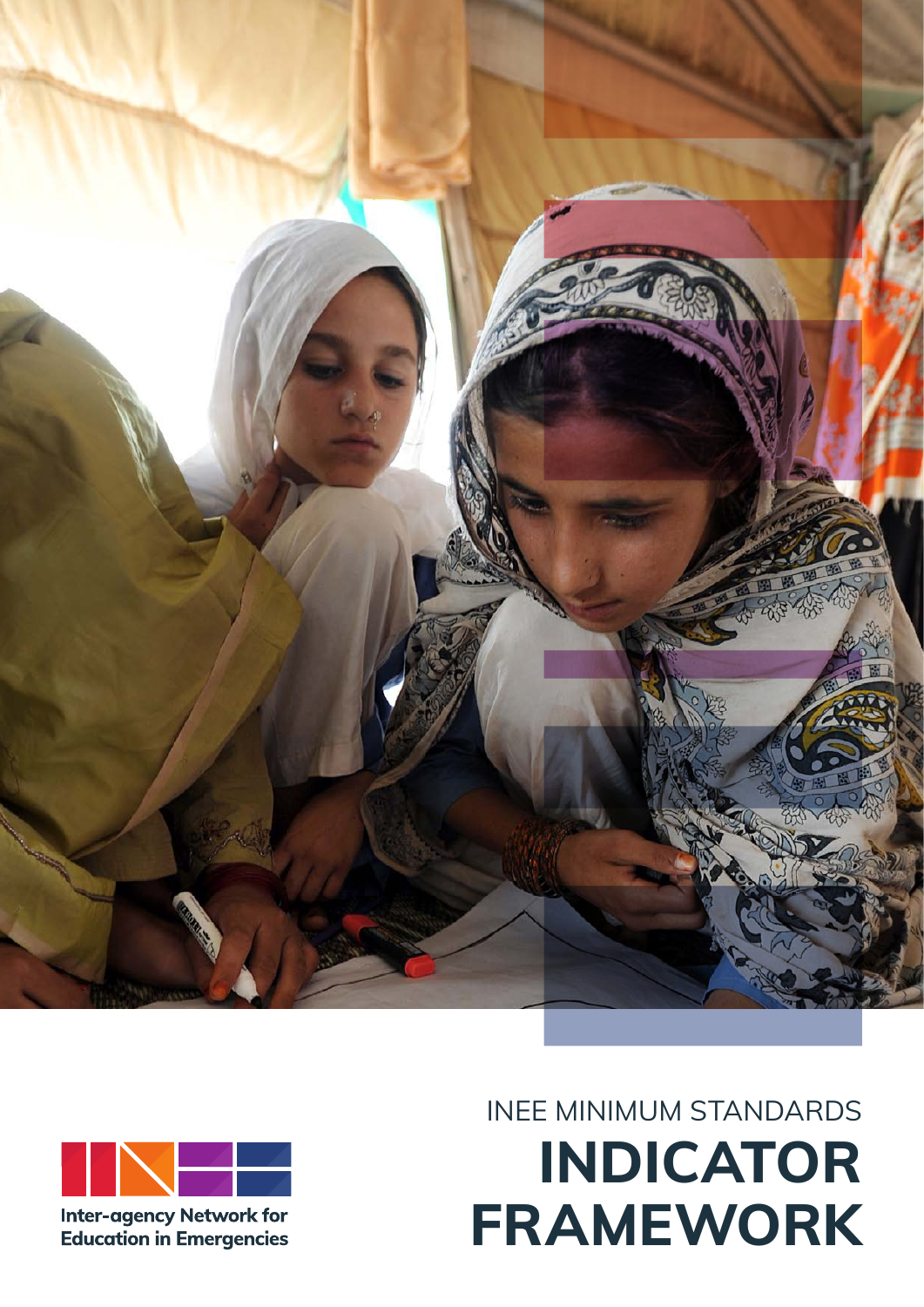#### **Published by:**

Inter-agency Network for Education in Emergencies (INEE) c/o International Rescue Committee 122 East 42nd Street, 12th floor New York, NY 10168 United States of America

INEE © 2021

This document is licensed under a Creative Commons Attribution-ShareAlike 4.0. It is attributed to the Inter-agency Network for Education in Emergencies (INEE) & The Alliance for Child Protection in Humanitarian Action

#### **Suggested citation:**

Inter-agency Network for Education in Emergencies (INEE). (2021). Minimum Standards Indicator Framework. New York, NY. https://inee.org/resources/ms-indicator-framework

**License:** Creative Commons Attribution ShareAlike 4.0



#### **About**

The Inter-agency Network for Education in Emergencies (INEE) is an open, global network of members working together within a humanitarian and development framework to ensure that all individuals have the right to a quality, safe, relevant, and equitable education. INEE's work is founded on the fundamental right to education.

#### **Acknowledgements**

The Minimum Standards Indicator Framework was developed thanks to the contributions of members, including key inputs from Natalie Brackett, Yasmina Haddad, Ashley Henderson, Anna Herrero-Tejada, Sébastien Hine, Alison Joyner, Amy Parker, Clare Sadd, Bente Sandal-Aasen, Annie Smiley, Matteo Valenza, and members of the 2018-2021 Standards and Practice Working Group Monitoring and Evaluation Workstream.

INEE gratefully acknowledges financial support provided for this Programme by the Education Cannot Wait Fund.

Editing was provided by Dody Riggs. Design was provided by 2D Studio Ltd.

**Cover Image**

Pakistan, 2010 © IRC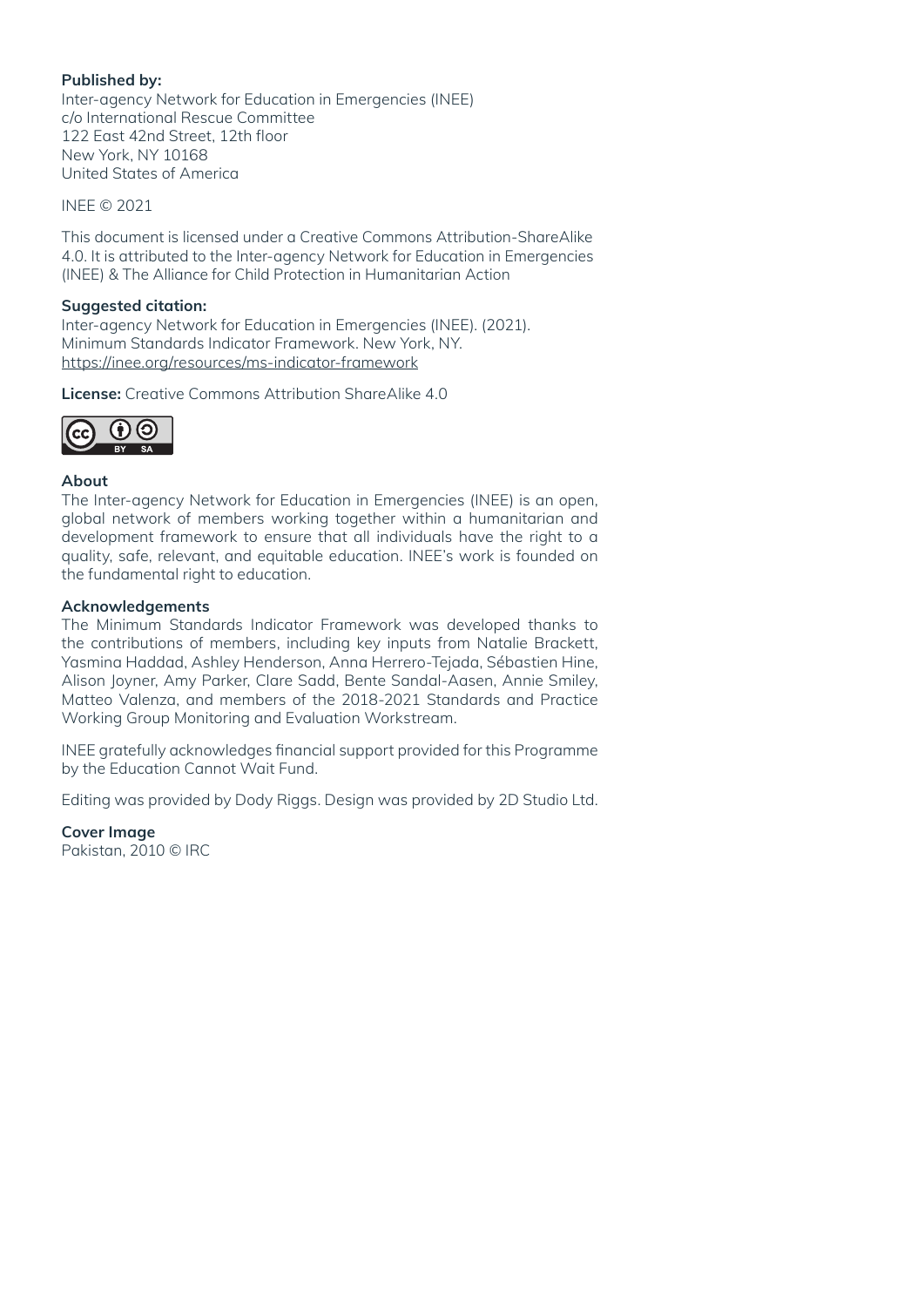# **FOREWORD**

## **Introduction**

The Indicator Framework provides indicators for each INEE Minimum Standard. It has been developed so that organizations can measure the extent to which their programs align with and are making progress on the INEE Minimum Standards. The indicators are not intended to be compulsory; they are simply examples of how projects might demonstrate how the INEE Minimum Standards are being employed within their programming. Donors and organizations have their own indicator banks and requirements, and we are not advocating to replace these. The Indicator Framework draws from existing indicator lists (including Education Cannot Wait (ECW), European Civil Protection and Humanitarian Aid Operations (ECHO), the Global Education Cluster, the United Nations Office for the Coordination of Humanitarian Affairs (OCHA), UNESCO, Teachers in Crisis Contexts), and proposes new indicators where there are gaps.

## **Rationale**

Since the introduction of the INEE Minimum Standards (INEE MS), a range of organizations and individuals have used them as a framework for their work, whether to guide the response planning in acute emergencies or to monitor and evaluate programs being delivered. Organizations may claim they are either working under or meeting the INEE MS. However without associated indicators it has not yet been possible to measure an organization's or program's alignment with the INEE MS. The Indicator Framework gives organizations the opportunity to measure their alignment with and progress against the INEE MS to better understand what they are doing well and what needs improvement. These indicators are intended to support a process of good practice across the sector in order to improve the quality of EiE provision and strengthen accountability to populations affected by emergencies.

# **Who is the Indicator Framework for?**

The Indicator Framework is intended for any organization involved in delivering education in emergency settings, including national governments, donors, coordinating bodies, UN agencies, and local and international civil society organizations.

## **Possible Uses**

This Indicator Framework can be used as a monitoring and evaluation (M&E) tool to measure an organization's or program's alignment with the Minimum Standards or its progress towards the Standards. Donors may embed targets based on these indicators in their proposal requirements.

The Framework can also be used at program proposal or design stage, for implementation, monitoring and evaluation, and advocacy, among other activities. Contextualizing the framework for each setting and purpose will be essential—see the following section.

We recognize that the Foundational Standards and Education Policy domain do not lend themselves well to indicators, given their process nature. Thus the suggestions included are more like checklists than traditional indicators.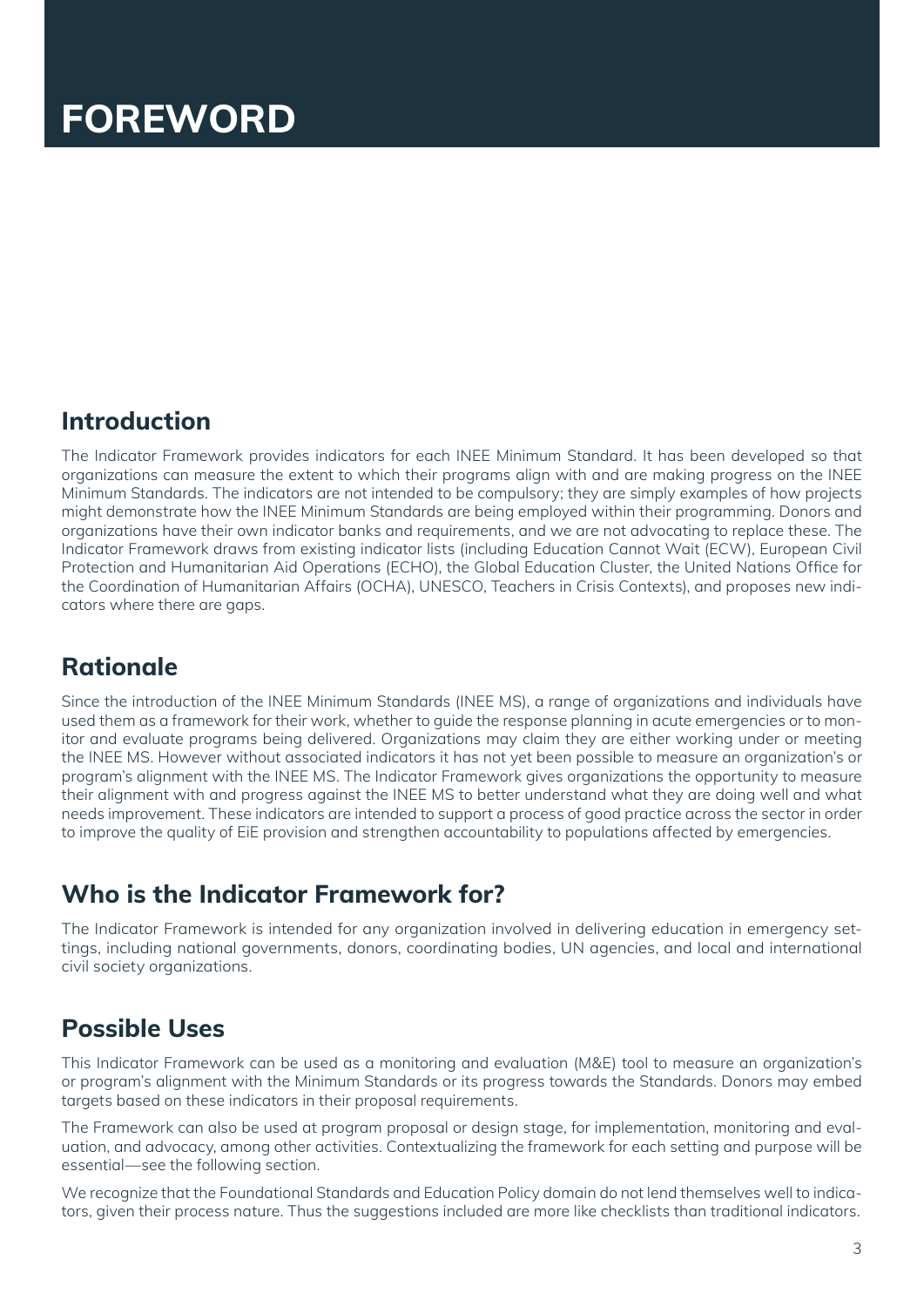# **Contextualization and Implementation**

The Indicator Framework is designed so that organizations can adapt it to their specific contexts and needs. As such, it is not intended to be used for cross-country comparisons, nor is it mandatory in any way. Organizations would not be expected to report on all indicators or disaggregate every indicator for all groups.

The intention is for organizations to adapt the Framework for their own use while still working under the overall framework of the INEE Minimum Standards. It is for organizations to decide what information is most relevant to collect and share for their own use, or for reporting to donors and/or emergency-affected communities. Go to https://inee.org/collections/inee-minimum-standards-contextualizations to see examples of how the Minimum Standards themselves have been contextualized.

Indicators are only as good as the capacity of teams to understand what is being asked in terms of measurement, and the quality of tools available to measure. Within the Framework, there are linked tools for some of the indicators. Again, these are not compulsory, and they will require adaptations; however, they do provide examples of what could be used. Some indicators need example tools—examples are being sourced, and links will be updated when they become available. Please do get in touch (minimum.standards@inee.org) if you have any tools you feel would be helpful and are willing to share them. These will be vetted by INEE members and made available on the INEE website.

The INEE Secretariat is working to include the indicators within training modules and competency frameworks. Ongoing professional development on monitoring and evaluation is essential to increase the quality of M&E.

## **Parallel Processes**

The development of this Indicator Framework has been led by the INEE Standards and Practice Working Group. Other initiatives seeking to enhance the sector's ability to measure progress in education in emergencies include the INEE Data and Evidence Collaborative, the EiE Data Reference Group to drive progress on the outcomes of the 2019 EiE Data Summit, and work by UNESCO on improving uses of Emergency Monitoring and Information Systems (EMIS) in emergency settings.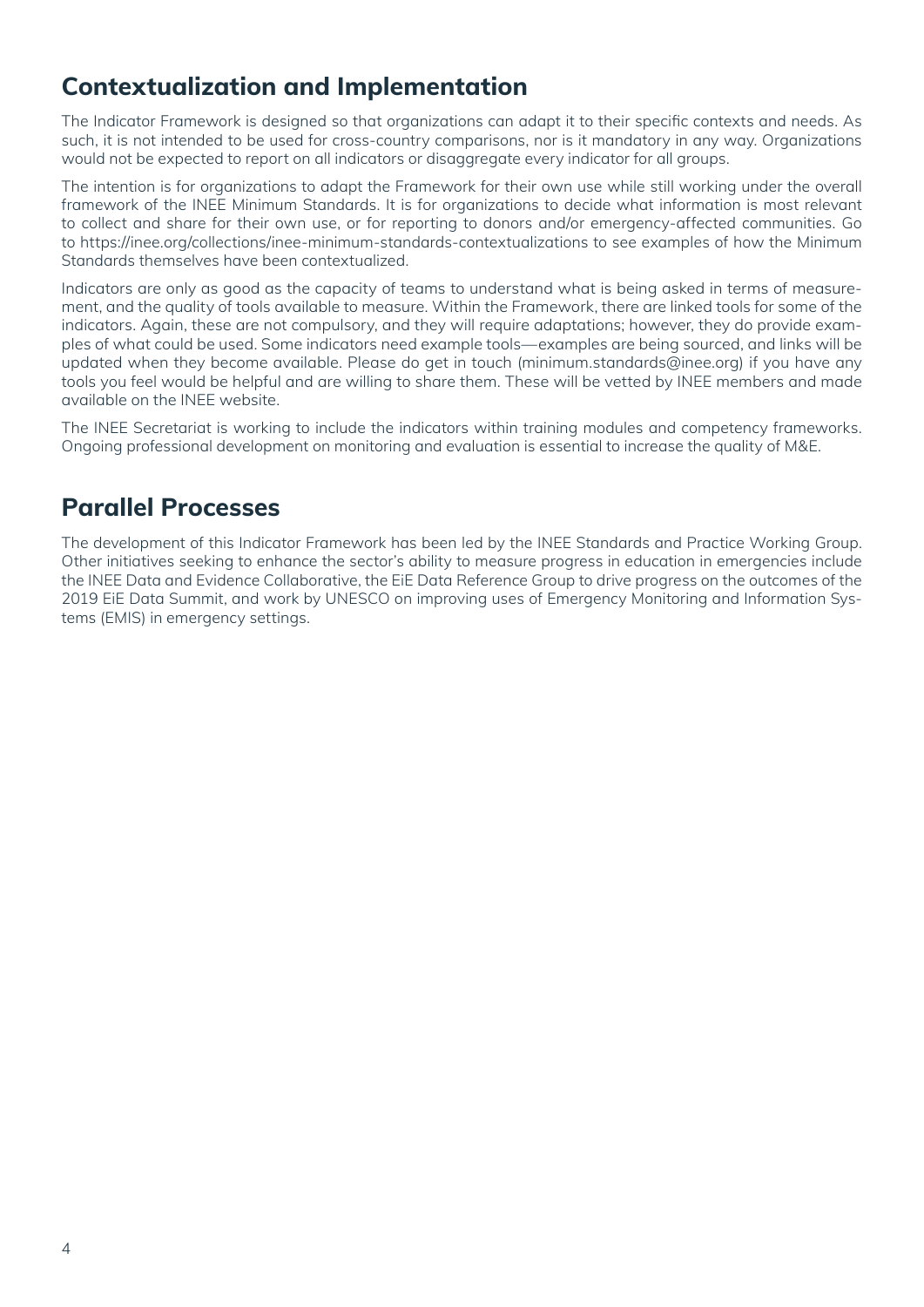# **INEE MINIMUM STANDARDS DOMAINS**

## **1.0 FOUNDATIONAL STANDARDS**

This domain details Standards for Community Participation: Participation and Resources; Coordination; and Analysis: Assessment, Response Strategies, Monitoring and Evaluation. They are the basis for the application of the Standards for Access and Learning Environment, Teaching and Learning, Teachers and Other Education Personnel, and Education Policy.

| Participation              |   |
|----------------------------|---|
| Resources                  |   |
| Coordination               | 8 |
| Assessment                 | 8 |
| <b>Response Strategies</b> | 9 |
| Monitoring                 | 9 |
| Evaluation                 | 9 |

## **2.0 ACCESS AND LEARNING ENVIRONMENT**

The Standards in this domain focus on access to safe and relevant learning opportunities. They highlight critical linkages with other sectors, such as child protection, health, water, sanitation and hygiene (WASH), nutrition, and shelter all of which help to

| Equal Access                     |           |
|----------------------------------|-----------|
| Protection & Well-being          | $10 - 11$ |
| <b>Facilities &amp; Services</b> | $11 - 12$ |

## **3.0 TEACHING AND LEARNING**

These Standards focus on the critical elements that promote effective teaching and learning, including curricula, training, professional development and support, instruction and learning processes, and assessment of learning outcomes.

| Curricula                                      |           |
|------------------------------------------------|-----------|
| Training, Professional Development and Support | 14        |
| Instruction & Learning Processes               | 14        |
| Assessment of Learning Outcomes                | $14 - 15$ |

| <b>4.0 TEACHERS AND OTHER EDUCATION PERSONNEL</b><br>The Standards in this domain cover administration and management of human resources in the field of education.<br>This includes recruitment and selection, conditions of service, and supervision and support. |                     |  |
|---------------------------------------------------------------------------------------------------------------------------------------------------------------------------------------------------------------------------------------------------------------------|---------------------|--|
| Recruitment & Selection<br><b>Conditions of Work</b><br>Support & Supervision                                                                                                                                                                                       | 16<br>17<br>$17-18$ |  |
| <b>5.0 EDUCATION POLICY</b><br>The Standards in this domain focus on policy formulation and enactment, planning, and implementation.                                                                                                                                |                     |  |

Law & Policy Formulation 19 Planning & Implementation 20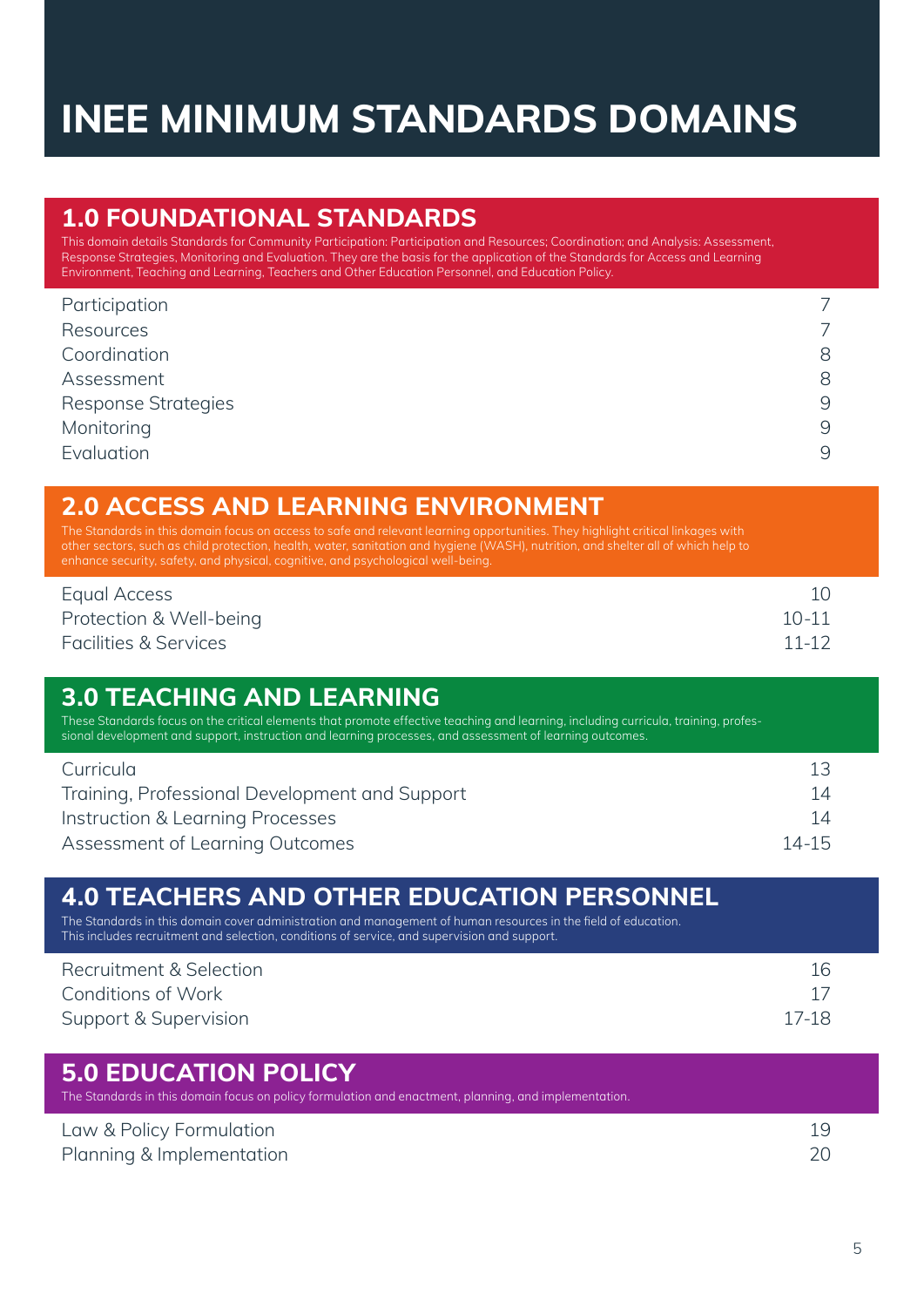# **1.0 FOUNDATIONAL STANDARDS**

## **PARTICIPATION**

Community members participate actively, transparently, and without discrimination in analysis, planning, design, implementation, monitoring, and evaluation of education responses.

### **1.1 Percentage of parents actively participating in the conception and implementation of education in emergencies services**

| <b>Numerator</b>                  | <b>Denominator</b>   | Taraet                      |        | <b>Disaggregation</b> Indicator Source Data Source |                          | <b>Available Tool</b>                                                                 | <b>Crisis Phase</b> |
|-----------------------------------|----------------------|-----------------------------|--------|----------------------------------------------------|--------------------------|---------------------------------------------------------------------------------------|---------------------|
| Number<br>of parents<br>consulted | Number of<br>parents | To be defined<br>by program | Gender | Based on<br>OCHA Indicator<br>Registry             | Program<br>documentation | No tool required: All stages<br>INEE MS and<br>indicator<br>definitions<br>sufficient |                     |

### **1.2 Percentage of parents satisfied with the quality and appropriateness of response at the end of the project**

| <b>Numerator</b>                                                                                                                | <b>Denominator</b>   | Target |           | <b>Disaggregation</b> Indicator Source Data Source |                          | <b>Available Tool</b> | <b>Crisis Phase</b> |
|---------------------------------------------------------------------------------------------------------------------------------|----------------------|--------|-----------|----------------------------------------------------|--------------------------|-----------------------|---------------------|
| Number of par-<br>ents satisfied<br>with the quality<br>and appropri-<br>ateness of<br>response at<br>the end of the<br>project | Number of<br>parents | 100%   | <b>NA</b> | Based on<br><b>OCHA</b> Indicator<br>Registry      | Program<br>documentation | Tool required         | All stages          |

## **RESOURCES**

Community resources are identified, mobilized and used to implement age-appropriate learning opportunities.

### **1.3 Analysis of opportunity to use local resources is carried out and acted on**

| <b>Scale</b>                    | Taraet |    | <b>Disaggregation</b> Indicator Source Data Source |                                          | Available Tool Crisis Phase |            |
|---------------------------------|--------|----|----------------------------------------------------|------------------------------------------|-----------------------------|------------|
| Scale $1-5$ (1 = low, 5 = high) | - 5    | ΝA | <b>New</b>                                         | Program/<br>procurement<br>documentation | Tool reauired               | All stages |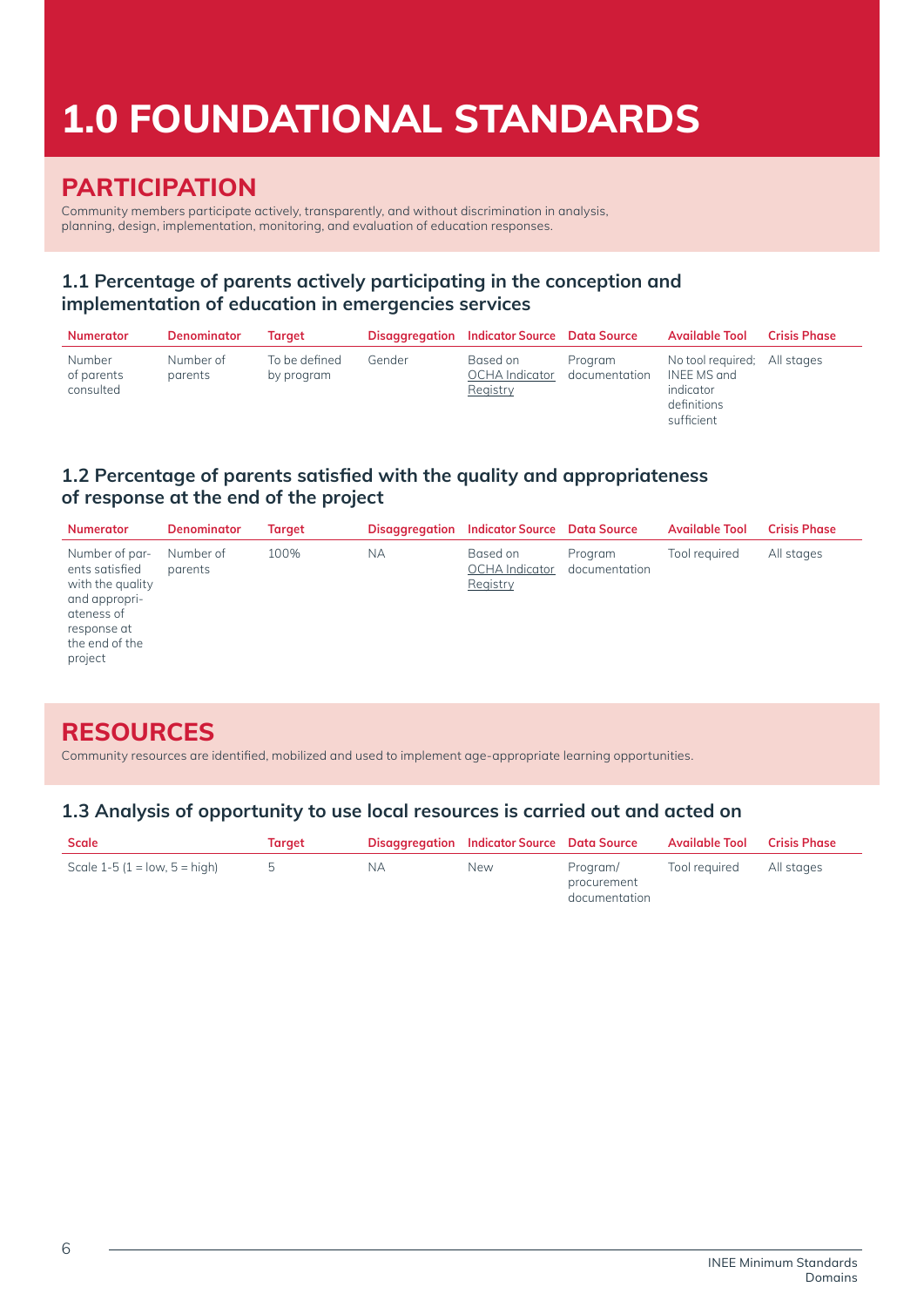# **1.0 FOUNDATIONAL STANDARDS**

## **COORDINATION**

Coordination mechanisms for education are in place to support stakeholders working to ensure access to and continuity of quality education.

### **1.4 Percentage of regular relevant coordination mechanism (i.e., Education Cluster, EiEWG, LEGs) meetings attended by program team**

| <b>Numerator</b>                                                                                                                                                                                      | <b>Denominator</b>                                                                                                                                              | <b>Target</b> | Disaggregation | <b>Indicator Source</b> | <b>Data Source</b> | <b>Available Tool</b>                                                      | <b>Crisis Phase</b> |
|-------------------------------------------------------------------------------------------------------------------------------------------------------------------------------------------------------|-----------------------------------------------------------------------------------------------------------------------------------------------------------------|---------------|----------------|-------------------------|--------------------|----------------------------------------------------------------------------|---------------------|
| Number of<br>regular relevant<br>coordination<br>mechanism<br>(i.e.; Education<br>Cluster, EiE<br>Working Group<br>(WG), Local<br>Education<br>Group (LEG)<br>meetings<br>attended by<br>program team | Number of<br>regular relevant<br>coordination<br>mechanism<br>(i.e. Education<br>Cluster, EiEWG.<br>LEGs) meetings<br>held during<br>organizational<br>presence | 100%          | <b>NA</b>      | <b>New</b>              | Meeting<br>records | No tool required;<br>INEE MS and<br>indicator<br>definitions<br>sufficient | All stages          |

## **ASSESSMENT**

Timely education assessments of the emergency situation are conducted in a holistic, transparent, and participatory manner.

#### **1.5 Percentage of education needs assessments, carried out by the relevant coordinating body the program has participated in**

These include initial rapid and ongoing/rolling assessments

| <b>Numerator</b>                                           | <b>Denominator</b>                                                                   | Taraet |    | <b>Disaggregation</b> Indicator Source Data Source |                       | Available Tool                                                                        | <b>Crisis Phase</b> |
|------------------------------------------------------------|--------------------------------------------------------------------------------------|--------|----|----------------------------------------------------|-----------------------|---------------------------------------------------------------------------------------|---------------------|
| Number of<br>assessments<br>organization<br>contributed to | Number of<br>possible<br>assessments<br>organization<br>could have<br>contributed to | 100%   | NА | <b>New</b>                                         | Assessment<br>records | No tool required: All stages<br>INEE MS and<br>indicator<br>definitions<br>sufficient |                     |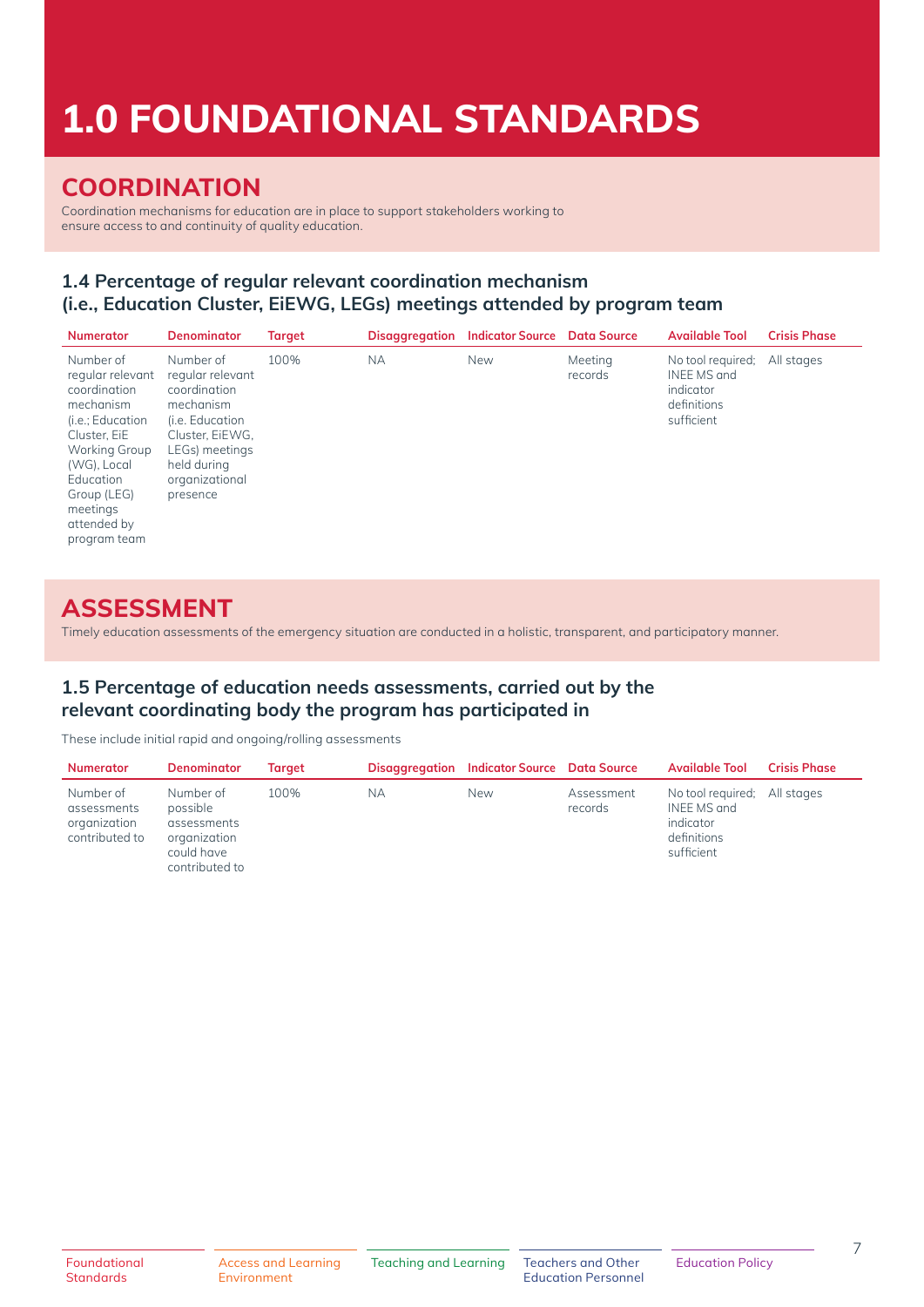# **1.0 FOUNDATIONAL STANDARDS**

## **RESPONSE STRATEGIES**

Inclusive education response strategies include a clear description of the context, barriers to the right to education, and strategies to overcome those barriers.

### **1.6 Strength of analysis of context, of barriers to the right to education, and of strategies to overcome those barriers**

| Scale                           | Taraet | Disaggregation Indicator Source Data Source |            |                          | Available Tool Crisis Phase |  |
|---------------------------------|--------|---------------------------------------------|------------|--------------------------|-----------------------------|--|
| Scale $1-5$ (1 = low, 5 = high) |        | ΝA                                          | <b>New</b> | Program<br>documentation | Tool required All stages    |  |

## **MONITORING**

Regular monitoring of education response activities and the evolving learning needs of the affected population is carried out.

#### **1.7 Percentage of education needs assessments carried out in defined time period**

Frequency to be defined by organization. Monitoring measures should be relevant to the desired program outcomes

| Numerator                                                                | <b>Denominator</b>                                                     | Taraet |    | Disaggregation Indicator Source Data Source |                          | <b>Available Tool</b>                                                                     | <b>Crisis Phase</b> |
|--------------------------------------------------------------------------|------------------------------------------------------------------------|--------|----|---------------------------------------------|--------------------------|-------------------------------------------------------------------------------------------|---------------------|
| Number of ed-<br>ucation needs<br>assessments<br>carried out per<br>year | Number of<br>education<br>needs<br>assessments<br>required per<br>vear | 100%   | ΝA | <b>New</b>                                  | M&E plans and<br>results | No tool required; During program<br>INEE MS and<br>indicator<br>definitions<br>sufficient | implementation      |

## **EVALUATION**

Systematic and impartial evaluations improve education response activities and enhance accountability.

### **1.8 Number of evaluations carried out**

| <b>Total Number</b>                  | Target |     | <b>Disaggregation</b> Indicator Source Data Source |         | Available Tool                                                                                   | <b>Crisis Phase</b> |
|--------------------------------------|--------|-----|----------------------------------------------------|---------|--------------------------------------------------------------------------------------------------|---------------------|
| Number of evaluations carried out NA |        | NA. | <b>New</b>                                         | results | M&E plans and No tool required; Program<br>INEE MS and<br>indicator<br>definitions<br>sufficient | completion          |

### **1.9 Percentage of evaluations shared with parents**

| Numerator                                          | <b>Denominator</b>       | Taraet |    | Disaggregation Indicator Source Data Source |                          | <b>Available Tool</b>                                                              | <b>Crisis Phase</b> |
|----------------------------------------------------|--------------------------|--------|----|---------------------------------------------|--------------------------|------------------------------------------------------------------------------------|---------------------|
| Number of<br>evaluations<br>shared with<br>parents | Number of<br>evaluations | 100%   | ΝA | <b>New</b>                                  | M&E plans and<br>results | No tool required: Program<br>INEE MS and<br>indicator<br>definitions<br>sufficient | completion          |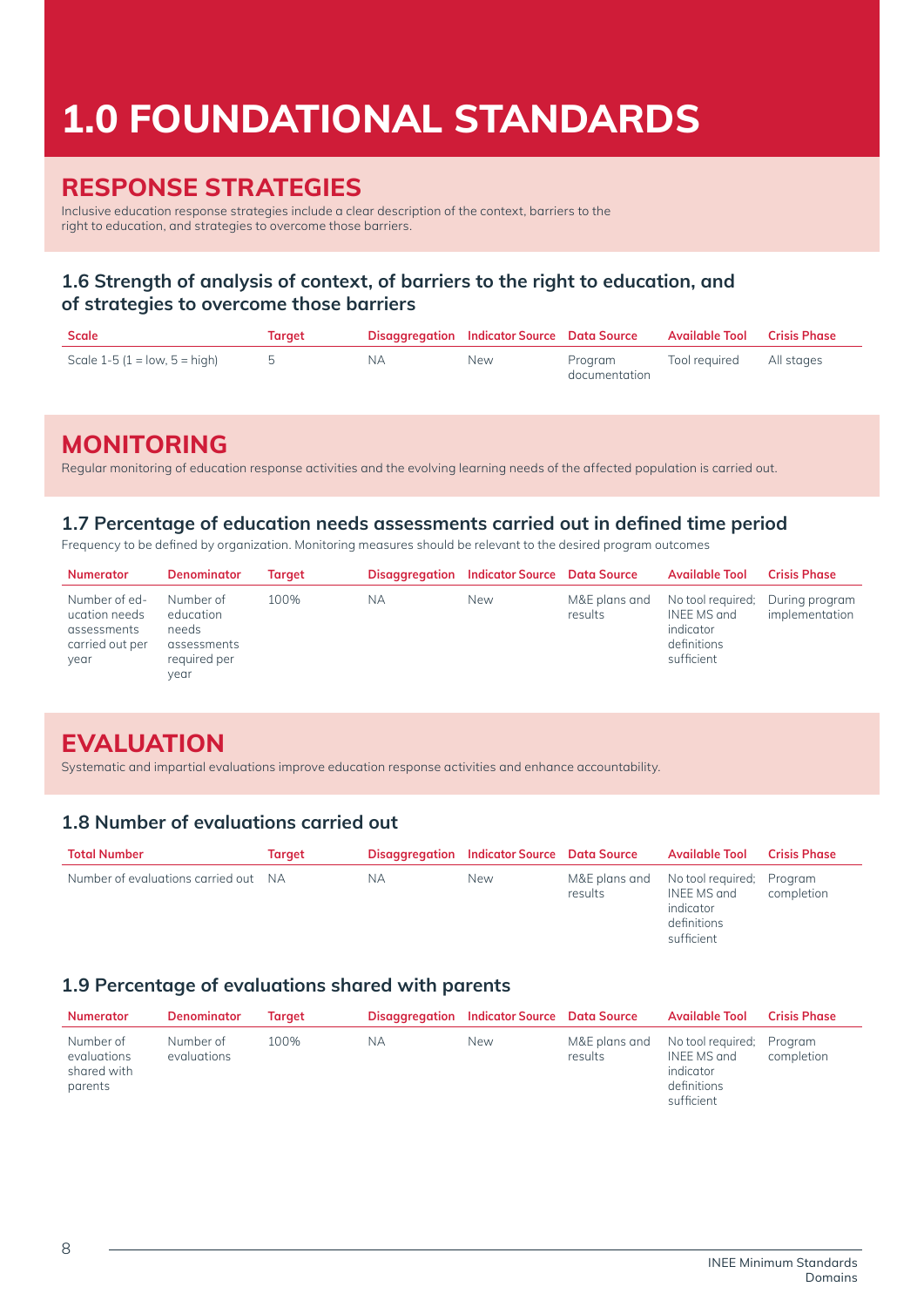# **2.0 ACCESS AND LEARNING ENVIRONMENT**

## **EQUAL ACCESS**

All individuals have access to quality and relevant education opportunities.

### **2.1 Net attendance rate**

| <b>Numerator</b>                                                                                                       | <b>Denominator</b>                                     | <b>Taraet</b> | <b>Disaggregation</b>                                                                                                                | <b>Indicator Source</b> Data Source |                                                                                                                          | <b>Available Tool</b> | <b>Crisis Phase</b> |
|------------------------------------------------------------------------------------------------------------------------|--------------------------------------------------------|---------------|--------------------------------------------------------------------------------------------------------------------------------------|-------------------------------------|--------------------------------------------------------------------------------------------------------------------------|-----------------------|---------------------|
| Number of crisis-af-<br>fected school-age<br>children who attend-<br>ed school during the<br>previous academic<br>week | Number of<br>crisis-affected<br>school-age<br>children | 100%          | Level of education<br>Gender<br>Ethnicity<br>Mother tonque<br>Wealth quintile<br>Disability<br>Displacement<br>status<br>As relevant | OCHA Indicator<br>Registry          | Government<br>or cluster<br>reporting, school<br>or household-<br>based<br>surveys, M&E<br>mechanisms,<br>school records | <b>DHS</b>            | All stages          |

### **2.2 Percentage of students who meet minimum proficiency levels in reading and mathematics, and/or demonstrate adequate progress in academic, vocational, and/or social and emotional learning (SEL) skills**

What defines adequate progress in learning outcomes depends on many factors, such as emergency context, age group, and program aims. This indicator is one that will need to be contextualized according to identified factors.

| <b>Numerator</b>                                                                                                                                                                          | <b>Denominator</b>    | <b>Target</b> | <b>Disaggregation</b>                                                                                                                | <b>Indicator Source Data Source</b> |                                 | <b>Available Tool</b>                        | <b>Crisis Phase</b>                         |
|-------------------------------------------------------------------------------------------------------------------------------------------------------------------------------------------|-----------------------|---------------|--------------------------------------------------------------------------------------------------------------------------------------|-------------------------------------|---------------------------------|----------------------------------------------|---------------------------------------------|
| Number of students<br>who meet minimum<br>proficiency levels in<br>reading and mathemat-<br>ics, and/or demonstrate<br>adequate progress in<br>academic, vocational,<br>and/or SEL skills | Number of<br>students | 100%          | Level of education<br>Gender<br>Ethnicity<br>Mother tonque<br>Wealth quintile<br>Disability<br>Displacement<br>status<br>As relevant | New                                 | Learning<br>outcome<br>measures | <b>INEE</b><br>Measurement<br><u>Library</u> | Once program<br>implementation<br>has begun |

## **PROTECTION & WELL-BEING**

Learning environments are secure and safe, and promote the protection and the psychosocial well-being of learners, teachers, and other education personnel.

#### **2.3 Percentage of targeted learning spaces featuring psychosocial support (PSS) activities for children that fulfil at least three out of the four following attributes: a) structured, b) goal-oriented, c) evidence-informed, d) targeted and tailored to different sub-groups of vulnerable children**

This indicator reflects the provision of holistic PSS services to children in need, as opposed to "shallow," unstructured activities that are unlikely to yield outcome-level results. The PSS intervention will have to feature at least three of the four following attributes: a) structured, b) goal-oriented, c) evidence-informed, d) targeted and tailored to different sub-groups of vulnerable children.

| <b>Numerator</b>                                                                                                                                                                                                                                                                                    | <b>Denominator</b>                        | <b>Target</b> | <b>Disaggregation</b>                                                                      | <b>Indicator</b><br><b>Source</b> | <b>Data Source</b>                                                                                                                                                                                                                                                                                       | <b>Available Tool</b>   | <b>Crisis Phase</b> |
|-----------------------------------------------------------------------------------------------------------------------------------------------------------------------------------------------------------------------------------------------------------------------------------------------------|-------------------------------------------|---------------|--------------------------------------------------------------------------------------------|-----------------------------------|----------------------------------------------------------------------------------------------------------------------------------------------------------------------------------------------------------------------------------------------------------------------------------------------------------|-------------------------|---------------------|
| Number of targeted learn-<br>ing spaces featuring PSS<br>activities for children that<br>fulfil at least three of the<br>four following attributes: a)<br>structured, b) goal-orient-<br>ed, c) evidence-informed,<br>d) targeted and tailored<br>to different sub-groups of<br>vulnerable children | Number of<br>targeted<br>learning spaces  | 100%          | Could be<br>disaggregated<br>by $a)$ , $b)$ , $c)$ ,<br>and d)<br>Formal vs non-<br>formal | <b>New</b>                        | Program documentation,<br>school policies, school ob-<br>servations. Figures provided<br>can be based on surveys or<br>estimates. Reference should<br>be made to in-country<br>standards for provision of<br>PSS services, or, if the latter<br>do not exist, refer to INEE<br>standards and quidelines. | Tool required           | All stages          |
| Foundational<br><b>Standards</b>                                                                                                                                                                                                                                                                    | <b>Access and Learning</b><br>Environment |               | Teaching and Learning                                                                      |                                   | <b>Teachers and Other</b><br><b>Education Personnel</b>                                                                                                                                                                                                                                                  | <b>Education Policy</b> | 9                   |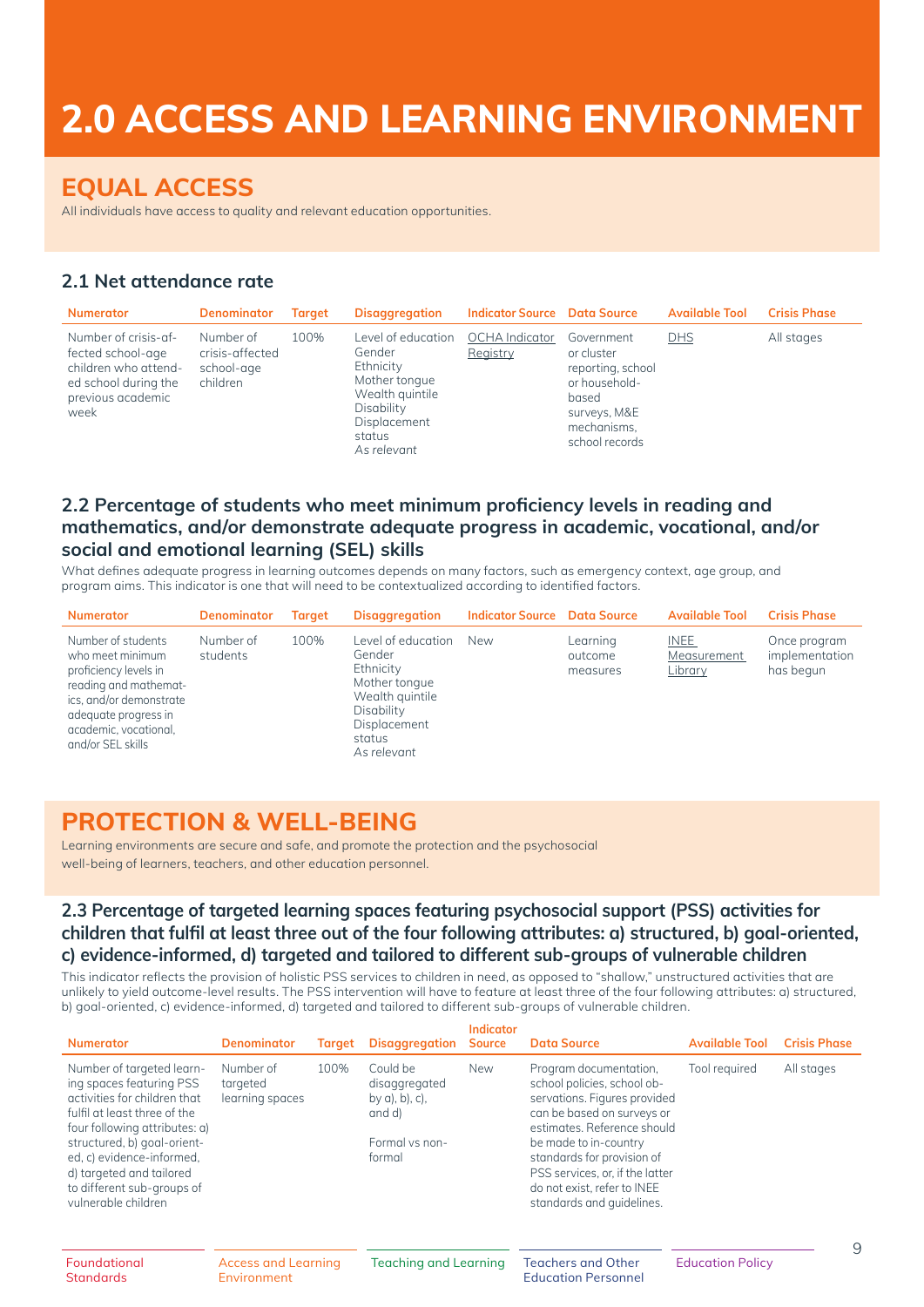# **2.0 ACCESS AND LEARNING ENVIRONMENT**

## **PROTECTION & WELL-BEING**

Learning environments are secure and safe, and promote the protection and the psychosocial well-being of learners, teachers, and other education personnel.

### **2.4 Percentage of targeted learning spaces with disaster risk reduction (DRR) processes/measures in place**

Existence of up-to-date school-level contingency/emergency preparedness plans, or conduction of simulation drills for example

| <b>Numerator</b>                                                                                                 | <b>Denominator</b>                       | <b>Taraet</b> |                         | Disaggregation Indicator Source Data Source |                                                                         | <b>Available Tool</b> | <b>Crisis Phase</b> |
|------------------------------------------------------------------------------------------------------------------|------------------------------------------|---------------|-------------------------|---------------------------------------------|-------------------------------------------------------------------------|-----------------------|---------------------|
| Number of tar-<br>geted learning<br>spaces adopt-<br>ing and oper-<br>ationalizing<br>DRR policies/<br>practices | Number of<br>targeted<br>learning spaces | 100%          | Formal vs<br>non-formal | <b>OCHA</b> Indicator<br>Registry           | Program<br>documentation,<br>school<br>policies, school<br>observations | Tool required         | All stages          |

#### **2.5 Percentage of children, teachers, and other staff who report feeling safe in school and on the way to/from school**

| <b>Numerator</b>                                                                                                                     | <b>Denominator</b>                                                  | <b>Target</b> |                                                                                                                                                                                 | <b>Disaggregation</b> Indicator Source | <b>Data Source</b>                 | <b>Available Tool</b> | <b>Crisis Phase</b> |  |
|--------------------------------------------------------------------------------------------------------------------------------------|---------------------------------------------------------------------|---------------|---------------------------------------------------------------------------------------------------------------------------------------------------------------------------------|----------------------------------------|------------------------------------|-----------------------|---------------------|--|
| Number of chil-<br>dren, teachers,<br>and other staff<br>who report<br>feeling safe in<br>school and on<br>the way to/from<br>school | Number of<br>children.<br>teachers, and<br>other staff in<br>school | 100%          | Children/<br>teachers/other<br>staff<br>Level of<br>education<br>Gender<br>Ethnicity<br>Mother tonque<br>Wealth quintile<br>Disability<br>Displacement<br>status<br>As relevant | <b>New</b>                             | Survey of<br>students and<br>staff | Tool required         | All stages          |  |

## **FACILITIES & SERVICES**

Education facilities promote the safety and well-being of learners, teachers, and other education personnel and are linked to health, nutrition, psychosocial, and protection services

### **2.6 Percentage of targeted learning spaces that meet EiE access, quality, and safety standards for infrastructure**

| <b>Numerator</b>                                                                                                              | <b>Denominator</b>                       | Taraet |                         | <b>Disaggregation</b> Indicator Source Data Source |                                                                                           | <b>Available Tool</b>                             | <b>Crisis Phase</b> |
|-------------------------------------------------------------------------------------------------------------------------------|------------------------------------------|--------|-------------------------|----------------------------------------------------|-------------------------------------------------------------------------------------------|---------------------------------------------------|---------------------|
| Number of tar-<br>geted learning<br>spaces meeting<br>EiE access, qual-<br>ity, and safety<br>standards for<br>infrastructure | Number of<br>targeted<br>learning spaces | 100%   | Formal vs<br>non-formal | <b>OCHA</b> Indicator<br>Registry                  | Learning space<br>inventories,<br>program<br>documentation.<br>cluster<br>reporting, EMIS | Guidance notes<br>on safer school<br>construction | All stages          |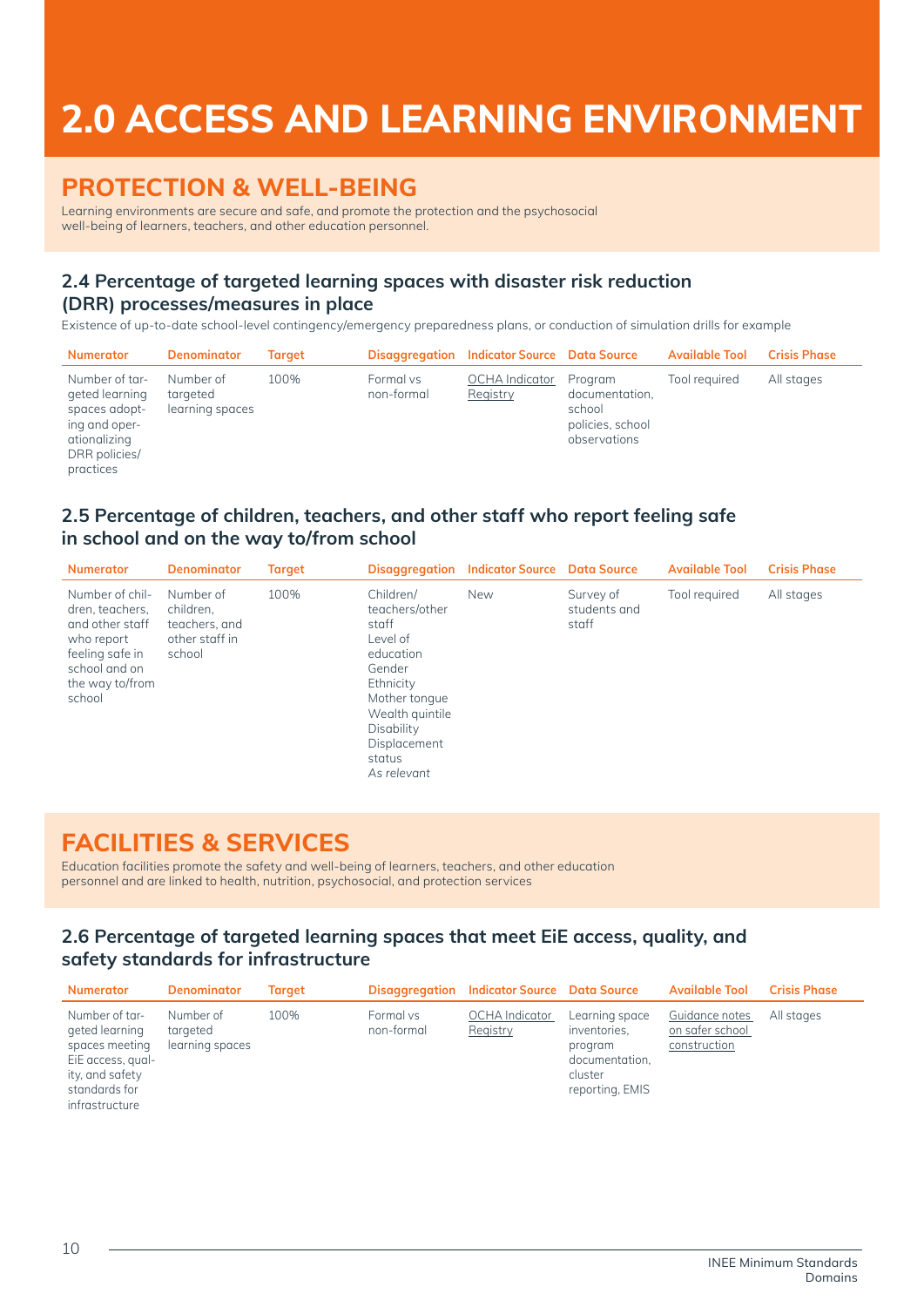# **2.0 ACCESS AND LEARNING ENVIRONMENT**

## **FACILITIES & SERVICES**

Education facilities promote the safety and well-being of learners, teachers, and other education personnel and are linked to health, nutrition, psychosocial, and protection services

## **2.7 Percentage of learning spaces with gender- and disability-sensitive WASH facilities**

| <b>Numerator</b>                                                                                | <b>Denominator</b>                       | Taraet |                         | Disaggregation Indicator Source Data Source |                                                                                           | <b>Available Tool</b>                                                            | <b>Crisis Phase</b> |
|-------------------------------------------------------------------------------------------------|------------------------------------------|--------|-------------------------|---------------------------------------------|-------------------------------------------------------------------------------------------|----------------------------------------------------------------------------------|---------------------|
| Number of<br>learning spaces<br>with gender-<br>and disability-<br>sensitive WASH<br>facilities | Number of<br>targeted<br>learning spaces | 100%   | Formal vs<br>non-formal | <b>OCHA</b> Indicator<br>Registry           | Learning space<br>inventories,<br>program<br>documentation,<br>cluster<br>reporting, EMIS | <b>UNRWA</b><br>Education in<br><b>Emergencies</b><br>Indicator Bank,<br>page 19 | All stages          |

### **2.8 Percentage of targeted learning spaces that offer school meals**

| <b>Numerator</b>                                                       | <b>Denominator</b>                       | Taraet |                         | <b>Disaggregation</b> Indicator Source Data Source |                          | Available Tool                                                             | <b>Crisis Phase</b> |
|------------------------------------------------------------------------|------------------------------------------|--------|-------------------------|----------------------------------------------------|--------------------------|----------------------------------------------------------------------------|---------------------|
| Number of<br>targeted<br>learning spaces<br>that offer school<br>meals | Number of<br>targeted<br>learning spaces | 100%   | Formal vs<br>non-formal | <b>New</b>                                         | Program<br>documentation | No tool required;<br>INEE MS and<br>indicator<br>definitions<br>sufficient | All stages          |

### **2.9 Percentage of targeted learning spaces that offer referrals to specialized health, psychosocial, and protection services**

| <b>Numerator</b>                                                                                                                                | <b>Denominator</b>                       | Target |                         | <b>Disaggregation</b> Indicator Source Data Source |                          | <b>Available Tool</b>                                                      | <b>Crisis Phase</b> |
|-------------------------------------------------------------------------------------------------------------------------------------------------|------------------------------------------|--------|-------------------------|----------------------------------------------------|--------------------------|----------------------------------------------------------------------------|---------------------|
| Number of<br>targeted<br>learning<br>spaces that<br>offer referrals<br>to specialized<br>health,<br>psychosocial,<br>and protection<br>services | Number of<br>targeted<br>learning spaces | 100%   | Formal vs<br>non-formal | <b>New</b>                                         | Program<br>documentation | No tool required;<br>INEE MS and<br>indicator<br>definitions<br>sufficient | All stages          |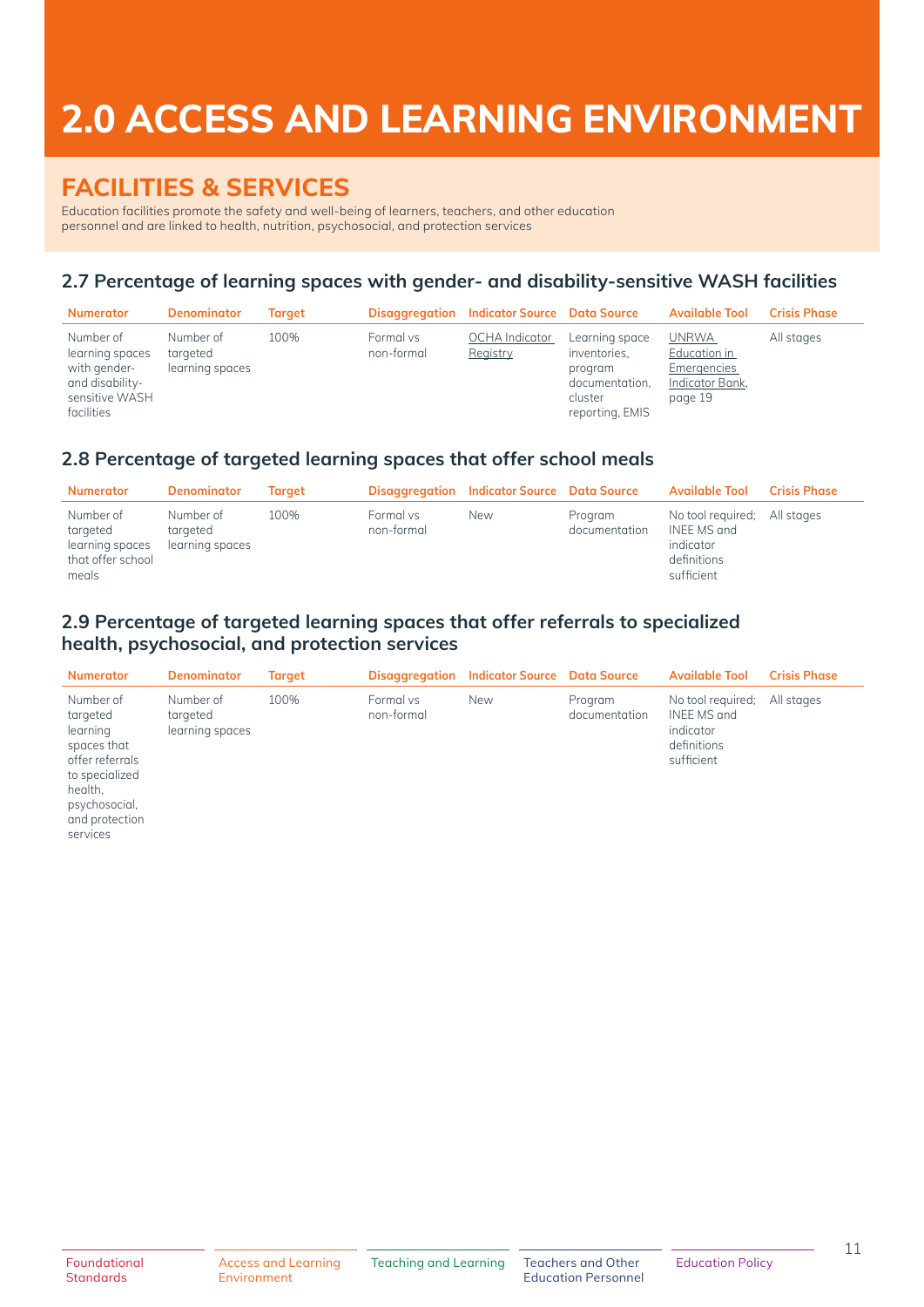## **CURRICULA**

Culturally, socially and linguistically relevant curricula are used to provide formal and non-formal education, appropriate to the particular context and needs of learners.

### **3.1 Pupil-textbook ratio**

| <b>Numerator</b>      | <b>Denominator</b>     | Target |                                                                                                                                         | <b>Disaggregation</b> Indicator Source Data Source |                                  | <b>Available Tool</b>                        | <b>Crisis Phase</b> |
|-----------------------|------------------------|--------|-----------------------------------------------------------------------------------------------------------------------------------------|----------------------------------------------------|----------------------------------|----------------------------------------------|---------------------|
| Number of<br>students | Number of<br>textbooks | 1:1    | Level of<br>education<br>Gender<br>Ethnicity<br>Mother tongue<br>Wealth quintile<br>Disability<br>Displacement<br>status<br>As relevant | <b>New</b>                                         | School<br>administrative<br>data | Right to<br>Education<br>Monitoring<br>Guide | All stages          |

#### **3.2 Percentage of targeted learning spaces whose learning materials meet minimum quality standards**

Curricula, textbooks, and other learning materials should be inclusive, conflict-sensitive, gender-transformative, promote SEL and PSS, etc.

| <b>Numerator</b>                                                                                                   | <b>Denominator</b>                       | <b>Target</b> | Disaggregation           | <b>Indicator Source</b> Data Source |                                  | <b>Available Tool</b> | <b>Crisis Phase</b> |
|--------------------------------------------------------------------------------------------------------------------|------------------------------------------|---------------|--------------------------|-------------------------------------|----------------------------------|-----------------------|---------------------|
| Number of<br>targeted<br>learning spaces<br>where learning<br>materials<br>meet minimum<br>standards of<br>quality | Number of<br>targeted<br>learning spaces | 100%          | Formal vs non-<br>formal | <b>New</b>                          | Learning<br>material<br>analysis | Tool required         | All stages          |

### **3.3 Percentage of students in the right grade for their age**

| <b>Numerator</b>                                                                               | <b>Denominator</b> | Target |                                                                                                                                         | Disaggregation Indicator Source Data Source |                                  | <b>Available Tool</b>                                                     | <b>Crisis Phase</b> |
|------------------------------------------------------------------------------------------------|--------------------|--------|-----------------------------------------------------------------------------------------------------------------------------------------|---------------------------------------------|----------------------------------|---------------------------------------------------------------------------|---------------------|
| Number of<br>students at<br>a grade level<br>appropriate to<br>within one year<br>of their age | Number<br>students | 100%   | Level of<br>education<br>Gender<br>Ethnicity<br>Mother tonque<br>Wealth quintile<br>Disability<br>Displacement<br>status<br>As relevant | <b>New</b>                                  | School<br>administrative<br>data | No tool required;<br>INEE MS and<br>indicator defini-<br>tions sufficient | All stages          |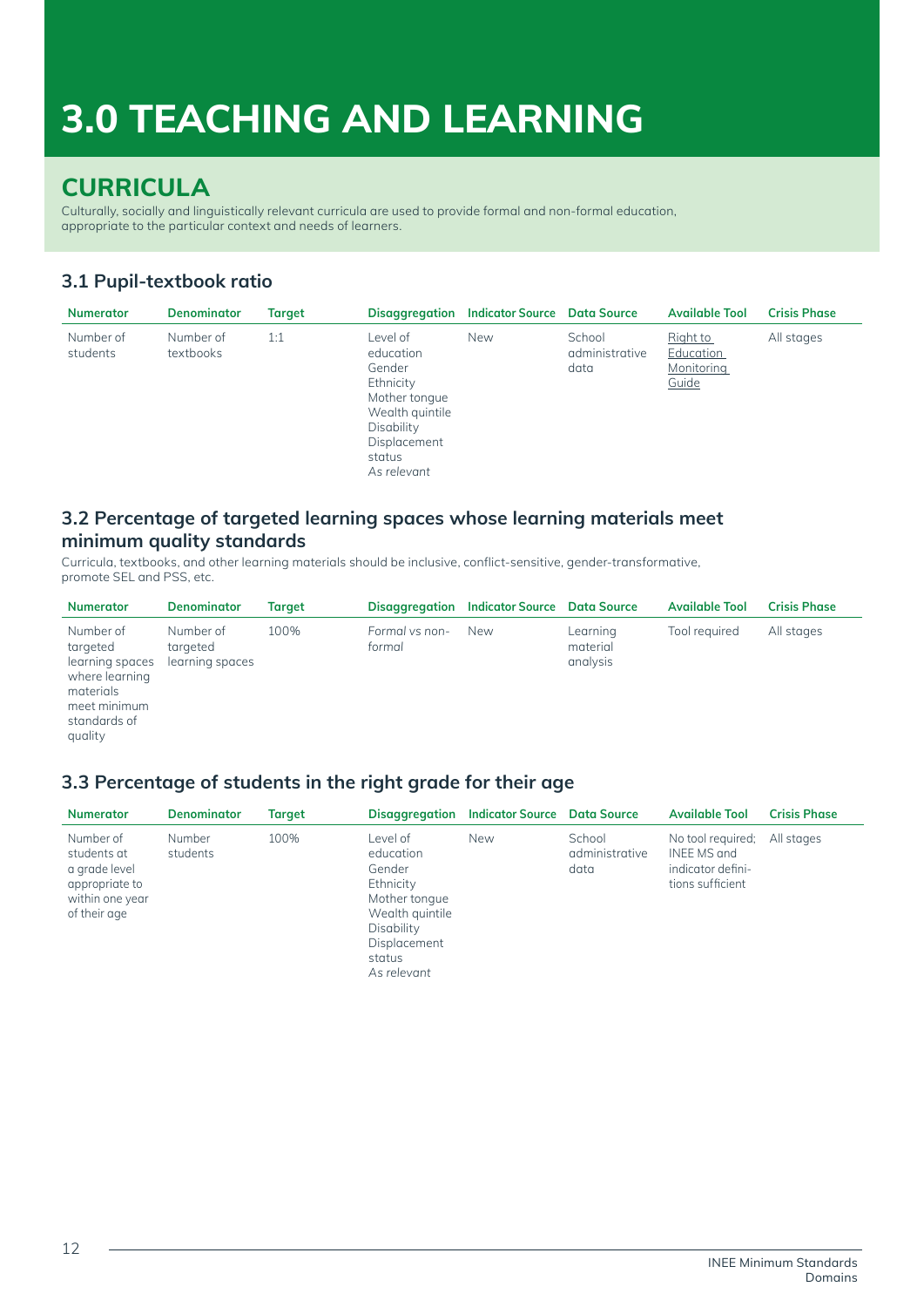## **CURRICULA**

Culturally, socially and linguistically relevant curricula are used to provide formal and non-formal education, appropriate to the particular context and needs of learners.

### **3.4 Percentage of targeted crisis-affected children and youth benefiting from relevant skills development (SEL / PSS / risk awareness / environmental education / conflict prevention)**

| <b>Numerator</b>                                                                                                                                                                                              | Denominator                                                                                                                                                                                          | Target | Disaggregation                                                                                                                          | <b>Indicator Source</b> | <b>Data Source</b>              | <b>Available Tool</b> | <b>Crisis Phase</b> |
|---------------------------------------------------------------------------------------------------------------------------------------------------------------------------------------------------------------|------------------------------------------------------------------------------------------------------------------------------------------------------------------------------------------------------|--------|-----------------------------------------------------------------------------------------------------------------------------------------|-------------------------|---------------------------------|-----------------------|---------------------|
| Number of<br>targeted<br>crisis-affected<br>children and<br>youth benefiting<br>from relevant<br>skills develop-<br>ment (SEL/PSS/<br>risk awareness/<br>environmental<br>education/con-<br>flict prevention) | Number of<br>identified<br>crisis-offected<br>children and<br>youth needing<br>relevant skills<br>development<br>(SEL/PSS/risk<br>awareness/<br>environmental<br>education/con-<br>flict prevention) | 100%   | Level of<br>education<br>Gender<br>Ethnicity<br>Mother tonque<br>Wealth quintile<br>Disability<br>Displacement<br>status<br>As relevant | <b>New</b>              | Learning<br>outcome<br>measures | Tool required         | All stages          |

#### **3.5 Percentage of targeted learning spaces utilizing curriculum aligned to national standards**

In formal settings, the national curriculum should be used. In non-formal settings, the curriculum should be appropriate and compatible with the national curriculum.

| <b>Numerator</b>                                                                                         | <b>Denominator</b>                       | Taraet |                          | Disaggregation Indicator Source Data Source |                          | <b>Available Tool</b> | <b>Crisis Phase</b> |
|----------------------------------------------------------------------------------------------------------|------------------------------------------|--------|--------------------------|---------------------------------------------|--------------------------|-----------------------|---------------------|
| Number of tar-<br>geted learning<br>spaces utilizing<br>curriculum<br>aligned to na-<br>tional standards | Number of<br>taraeted<br>learning spaces | 100%   | Formal vs non-<br>formal | <b>New</b>                                  | Program<br>documentation | Tool required         | All stages          |

## **TRAINING, PROFESSIONAL DEVELOPMENT AND SUPPORT**

Teachers and other education personnel receive periodic, relevant and structured training according to needs and circumstances.

### **3.6 Percentage of teachers who show increased understanding of and practice Teacher's Role & Well-being; Child Protection, Well-being; Inclusion; Pedagogy; Curriculum & Planning; and Subject Knowledge**

| <b>Numerator</b>                                                                                                                                                                                                                            | <b>Denominator</b>    | <b>Target</b> | <b>Disaggregation</b> | <b>Indicator Source</b> | <b>Data Source</b>                          | <b>Available Tool</b>                                                        | <b>Crisis Phase</b> |
|---------------------------------------------------------------------------------------------------------------------------------------------------------------------------------------------------------------------------------------------|-----------------------|---------------|-----------------------|-------------------------|---------------------------------------------|------------------------------------------------------------------------------|---------------------|
| Number of<br>teachers who<br>show increased<br>understanding<br>of and practice<br>Teacher's Role<br>& Well-being:<br>Child Protection,<br>Well-being;<br>Inclusion; Peda-<br>qoqy; Curricu-<br>lum & Planning;<br>and Subject<br>Knowledge | Number of<br>teachers | 100%          | Gender                | <b>TiCC</b>             | Classroom<br>observation,<br>teacher survey | World Bank's<br>open-source<br>classroom<br>observation tool<br><b>Teach</b> | All stages          |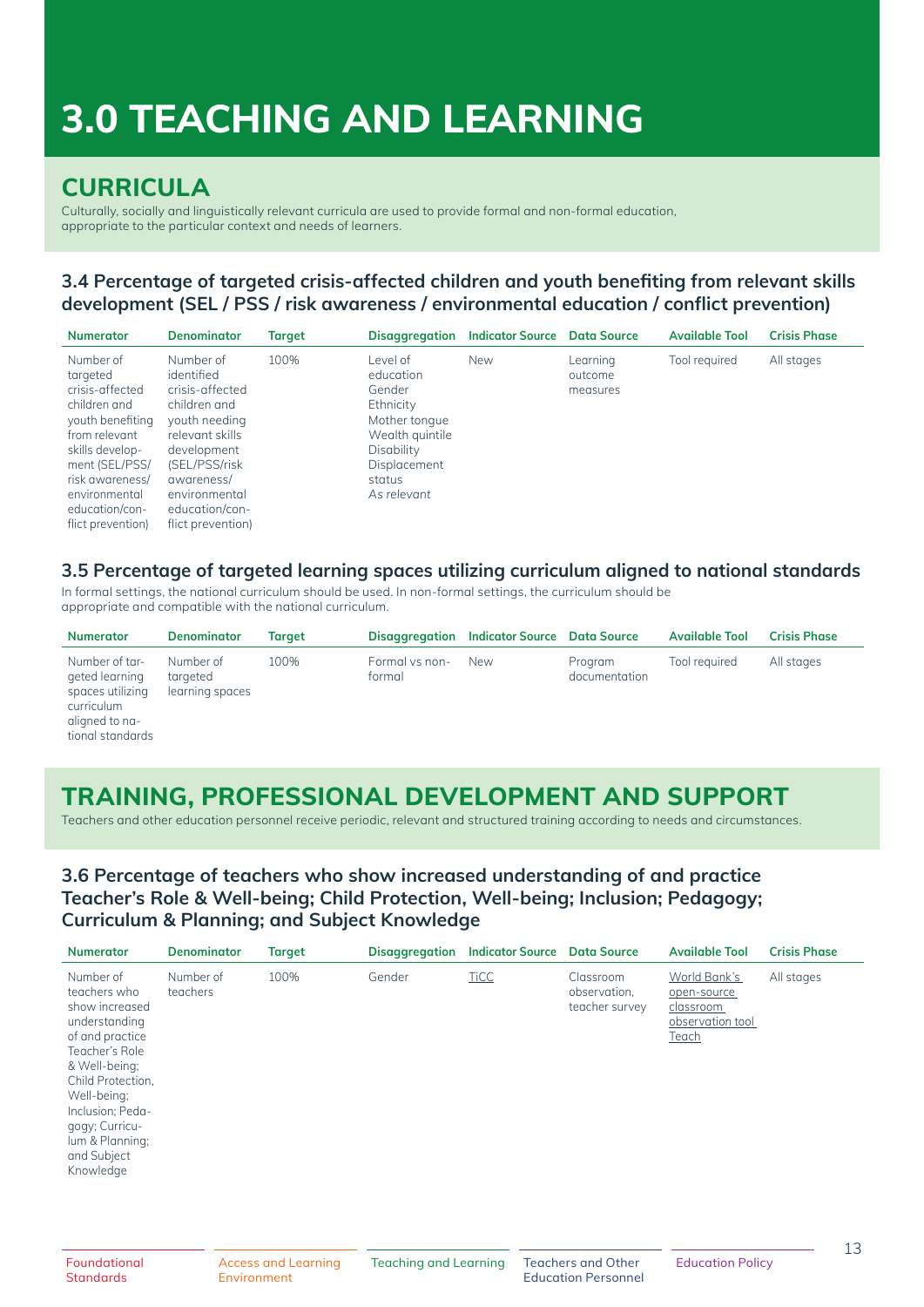# **TRAINING, PROFESSIONAL DEVELOPMENT AND SUPPORT**

Teachers and other education personnel receive periodic, relevant and structured training according to needs and circumstances.

## **3.7 Teacher satisfaction level with TPD activity/activities they have participated in**

| <b>Numerator</b>                                                                          | <b>Denominator</b>    | Taraet |        | Disaggregation Indicator Source Data Source |                | <b>Available Tool</b> | <b>Crisis Phase</b> |
|-------------------------------------------------------------------------------------------|-----------------------|--------|--------|---------------------------------------------|----------------|-----------------------|---------------------|
| Number of<br>teachers<br>satisfied with<br>TPD activities<br>they have<br>participated in | Number of<br>teachers | 100%   | Gender | <b>TiCC</b>                                 | Teacher survey | Tool required         | All stages          |

### **3.8 Percentage of teachers who report feeling confident in their ability to teach effectively**

| <b>Numerator</b>                                                                                     | <b>Denominator</b>    | Taraet |        | Disaggregation Indicator Source Data Source |                | <b>Available Tool</b> | <b>Crisis Phase</b> |
|------------------------------------------------------------------------------------------------------|-----------------------|--------|--------|---------------------------------------------|----------------|-----------------------|---------------------|
| Number of<br>teachers who<br>report feeling<br>confident in their<br>ability to teach<br>effectively | Number of<br>teachers | 100%   | Gender | <b>TiCC</b>                                 | Teacher survey | Tool required         | All stages          |

### **3.9 Percentage of teachers and other education personnel benefiting from professional development according to assessed needs**

| <b>Numerator</b>                                                                                                                              | <b>Denominator</b>    | Target | Disaggregation | <b>Indicator Source</b> Data Source |                                   | <b>Available Tool</b> | <b>Crisis Phase</b> |
|-----------------------------------------------------------------------------------------------------------------------------------------------|-----------------------|--------|----------------|-------------------------------------|-----------------------------------|-----------------------|---------------------|
| Number of<br>teachers and<br>other education<br>personnel<br>benefiting from<br>professional<br>development<br>according to<br>assessed needs | Number of<br>teachers | 100%   | Gender         | <b>New</b>                          | Program<br>administrative<br>data | Tool required         | All stages          |

### **3.10 Degree of teacher professional development recognition and/or certification**

| <b>Numerator</b>                                                    | <b>Denominator</b>    | Taraet |        | Disaggregation Indicator Source Data Source |                          | <b>Available Tool</b> | <b>Crisis Phase</b> |
|---------------------------------------------------------------------|-----------------------|--------|--------|---------------------------------------------|--------------------------|-----------------------|---------------------|
| Number of<br>teachers<br>whose TPD is<br>recognized or<br>certified | Number of<br>teachers | 100%   | Gender | <b>New</b>                                  | Program<br>documentation | Tool reauired         | All stages          |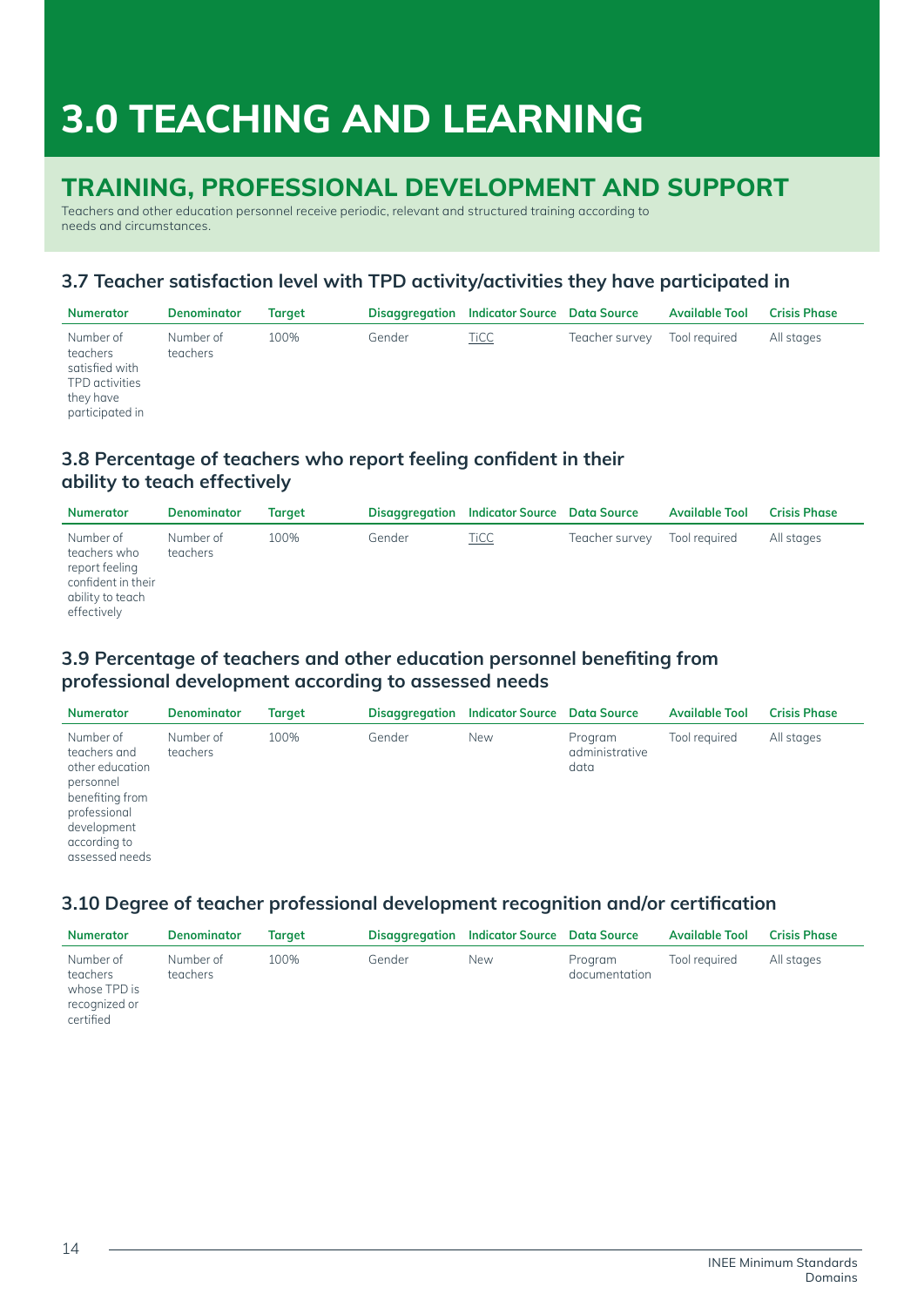## **INSTRUCTION & LEARNING PROCESSES**

Instruction and learning processes are learner-centred, participatory and inclusive.

### **3.11 Percentage of teachers whose training included methods for how to engage all students equally and in a participatory way**

| <b>Numerator</b>                                                                                                                            | <b>Denominator</b>    | Target | Disaggregation | <b>Indicator Source</b> Data Source |                | <b>Available Tool</b> | <b>Crisis Phase</b> |
|---------------------------------------------------------------------------------------------------------------------------------------------|-----------------------|--------|----------------|-------------------------------------|----------------|-----------------------|---------------------|
| Number of<br>teachers whose<br>training includ-<br>ed methods in<br>how to engage<br>all students<br>equally and in<br>participatory<br>way | Number of<br>teachers | 100%   | Gender         | <b>New</b>                          | Teacher survey | Tool required         | All stages          |

### **3.12 Appropriateness of teaching methods to the age, developmental level, language, culture, capacities, and needs of learners**

| <b>Scale</b>                    | Target      |    | <b>Disaggregation</b> Indicator Source Data Source |                          | <b>Available Tool</b>                                                        | <b>Crisis Phase</b> |
|---------------------------------|-------------|----|----------------------------------------------------|--------------------------|------------------------------------------------------------------------------|---------------------|
| Scale $1-5$ (1 = low, 5 = high) | $5^{\circ}$ | NА | <b>New</b>                                         | Classroom<br>observation | World Bank's<br>open-source<br>classroom<br>observation tool<br><u>Teach</u> | All stages          |

### **3.13 Percentage of teachers who use structures or routines to manage classroom interactions more effectively**

| <b>Numerator</b>                                                                                                                      | <b>Denominator</b>    | Target | Disaggregation | <b>Indicator Source</b> Data Source |                          | <b>Available Tool</b>                                                 | <b>Crisis Phase</b> |
|---------------------------------------------------------------------------------------------------------------------------------------|-----------------------|--------|----------------|-------------------------------------|--------------------------|-----------------------------------------------------------------------|---------------------|
| Number of<br>teachers who<br>demonsrate<br>effective use<br>of structures<br>or routines<br>for managing<br>classroom<br>interactions | Number of<br>teachers | 100%   | Gender         | <b>New</b>                          | Classroom<br>observation | World Bank's<br>open-source<br>classroom<br>observation tool<br>Teach | All stages          |

### **3.14 Frequency of parental engagement in communications that inform them of learning content and teaching methods**

| <b>Numerator</b>                                      | <b>Denominator</b> | Taraet                         | Disaggregation Indicator Source Data Source |                          | <b>Available Tool</b>                                                                 | <b>Crisis Phase</b> |
|-------------------------------------------------------|--------------------|--------------------------------|---------------------------------------------|--------------------------|---------------------------------------------------------------------------------------|---------------------|
| Number of<br>parent-teacher<br>engagement<br>sessions | Per vear           | To be defined by NA<br>program | <b>New</b>                                  | Program<br>documentation | No tool required: All stages<br>INEE MS and<br>indicator<br>definitions<br>sufficient |                     |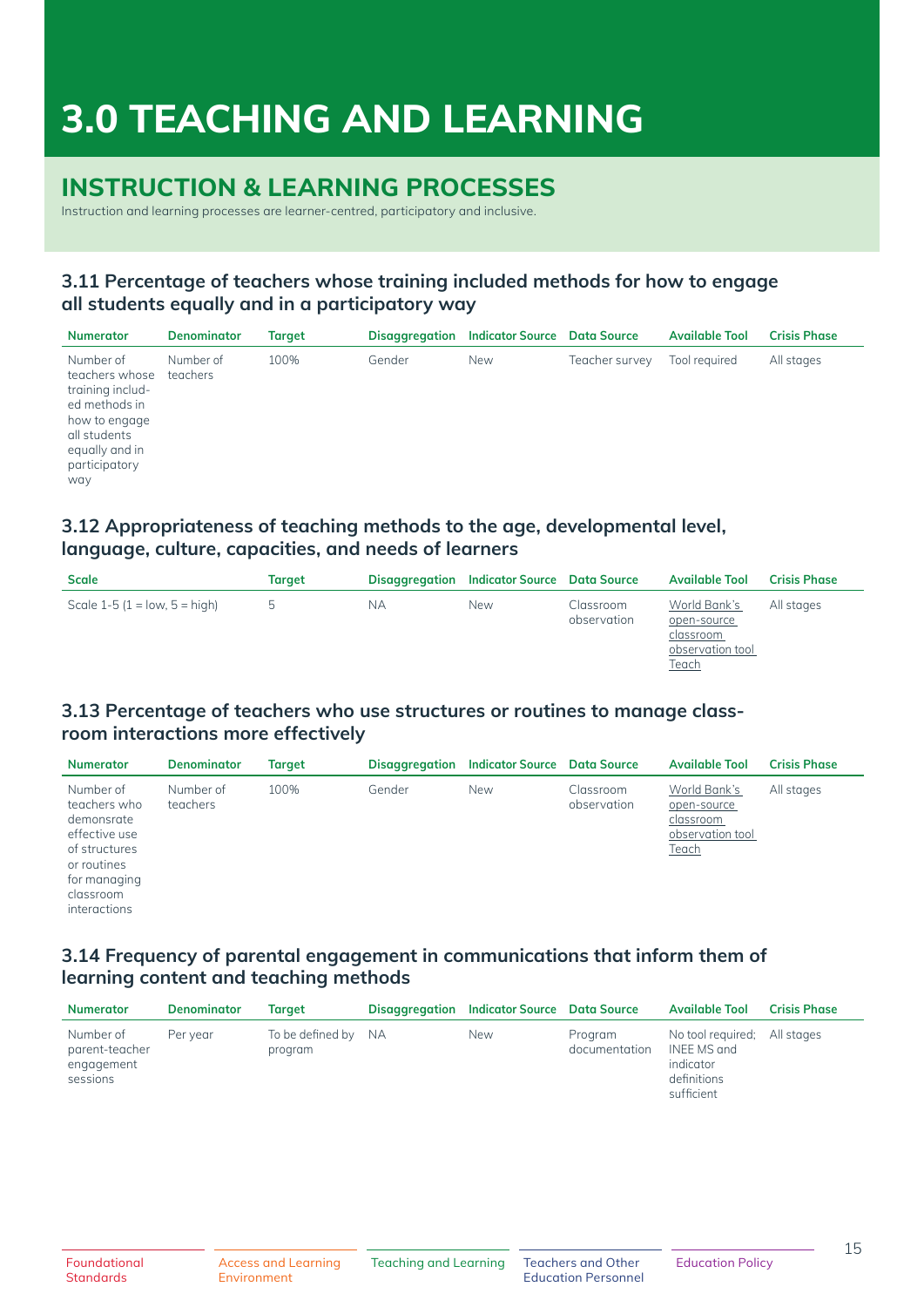## **ASSESSMENT OF LEARNING OUTCOMES**

Appropriate methods are used to evaluate and validate learning outcomes.

### **3.15 Percentage of teachers capable of assessing learning progress**

| <b>Numerator</b>                                                                                                        | <b>Denominator</b>    | Target | Disaggregation | <b>Indicator Source</b> Data Source |                          | <b>Available Tool</b>                                                 | <b>Crisis Phase</b> |
|-------------------------------------------------------------------------------------------------------------------------|-----------------------|--------|----------------|-------------------------------------|--------------------------|-----------------------------------------------------------------------|---------------------|
| Number of<br>teachers who<br>are trained<br>in and use<br>continuous<br>student<br>formative<br>learning<br>assessments | Number of<br>teachers | 100%   | Gender         | <b>New</b>                          | Classroom<br>observation | World Bank's<br>open-source<br>classroom<br>observation tool<br>Teach | All stages          |

#### **3.16 Degree of use of accreditation, certification, and recognition**

Measures whether students' learning achievements are formally recognized through accreditation, certification, or some other form of recognition. This is particularly relevant when completing levels, such as primrary or secondary

| <b>Scale</b>                    | Target |     | Disaggregation Indicator Source Data Source |                          | <b>Available Tool</b>                                                                 | <b>Crisis Phase</b> |
|---------------------------------|--------|-----|---------------------------------------------|--------------------------|---------------------------------------------------------------------------------------|---------------------|
| Scale $1-5$ (1 = low, 5 = high) | b      | NA. | <b>New</b>                                  | Program<br>documentation | No tool required; All stages<br>INEE MS and<br>indicator<br>definitions<br>sufficient |                     |

### **3.17 Learning assessments are available in first languages**

| <b>Numerator</b>                                       | <b>Denominator</b>           | Taraet |    | Disaggregation Indicator Source Data Source |                          | <b>Available Tool</b>                                                                 | <b>Crisis Phase</b> |
|--------------------------------------------------------|------------------------------|--------|----|---------------------------------------------|--------------------------|---------------------------------------------------------------------------------------|---------------------|
| Number of<br>languages<br>available for<br>assessments | Number of first<br>languages | 100%   | NА | <b>New</b>                                  | Program<br>documentation | No tool required; All stages<br>INEE MS and<br>indicator<br>definitions<br>sufficient |                     |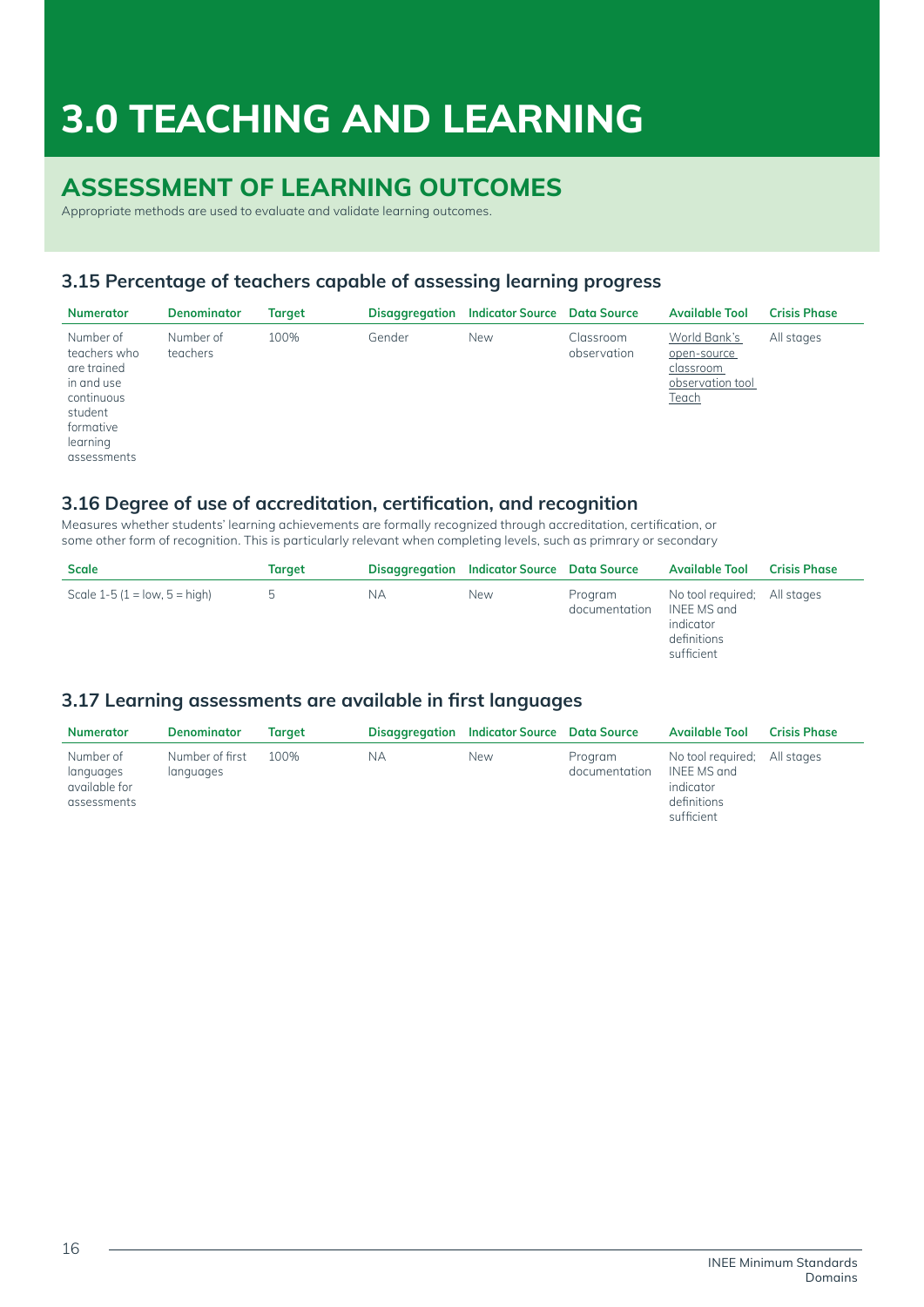## **RECRUITMENT & SELECTION**

A sufficient number of appropriately qualified teachers and other education personnel are recruited through a participatory and transparent process, based on selection criteria reflecting diversity and equity.

### **4.1 Education personnel selection process is transparent, based on selection criteria that reflect diversity and equity**

| <b>Scale</b>                         | Target |    | Disaggregation Indicator Source Data Source |                                                                 | <b>Available Tool</b> | <b>Crisis Phase</b> |
|--------------------------------------|--------|----|---------------------------------------------|-----------------------------------------------------------------|-----------------------|---------------------|
| Scale $1-5$ ( $1 =$ low, $5 =$ high) | b.     | NА | <b>New</b>                                  | School /<br>program<br>administrative<br>data/<br>documentation | Tool required         | All stages          |

### **4.2 Pupil-trained teacher ratio**

| <b>Numerator</b>      | <b>Denominator</b>               | Taraet                                         | Disaggregation | <b>Indicator Source</b> Data Source |                        | <b>Available Tool</b>                                                                                | <b>Crisis Phase</b> |
|-----------------------|----------------------------------|------------------------------------------------|----------------|-------------------------------------|------------------------|------------------------------------------------------------------------------------------------------|---------------------|
| Number of<br>students | Number<br>of trained<br>teachers | Equal to or be-<br>low the national<br>average | <b>NA</b>      | <b>UNESCO</b>                       | administrative<br>data | School/program No tool required; All stages<br>INEE MS and<br>indicator<br>definitions<br>sufficient |                     |

### **4.3 Percentage of male/female teachers/administrators**

| <b>Numerator</b>                                              | <b>Denominator</b>                             | Taraet |        | Disaggregation Indicator Source Data Source |                        | <b>Available Tool</b>                                                                                | <b>Crisis Phase</b> |
|---------------------------------------------------------------|------------------------------------------------|--------|--------|---------------------------------------------|------------------------|------------------------------------------------------------------------------------------------------|---------------------|
| Number of<br>male/female<br>teachers and/or<br>administrators | Number of<br>teachers and/or<br>administrators | 50%    | Gender | <b>ECW</b>                                  | administrative<br>data | School/program No tool required; All stages<br>INEE MS and<br>indicator<br>definitions<br>sufficient |                     |

### **4.4 Percentage of teachers from minority groups**

| <b>Numerator</b>                              | <b>Denominator</b>    | <b>Target</b>                                                                      | Disaggregation                                                                                                 | <b>Indicator Source</b> Data Source |                        | <b>Available Tool</b>                                                                     | <b>Crisis Phase</b> |
|-----------------------------------------------|-----------------------|------------------------------------------------------------------------------------|----------------------------------------------------------------------------------------------------------------|-------------------------------------|------------------------|-------------------------------------------------------------------------------------------|---------------------|
| Number of<br>teachers from<br>minority groups | Number of<br>teachers | To be defined by<br>percentage of<br>minority groups<br>in relevant com-<br>munity | Gender<br>Ethnicity<br>Mother tonque<br>Wealth quintile<br>Disability<br>Displacement<br>status<br>As relevant | <b>New</b>                          | administrative<br>data | School/program No tool required;<br>INEE MS and<br>indicator<br>definitions<br>sufficient | All stages          |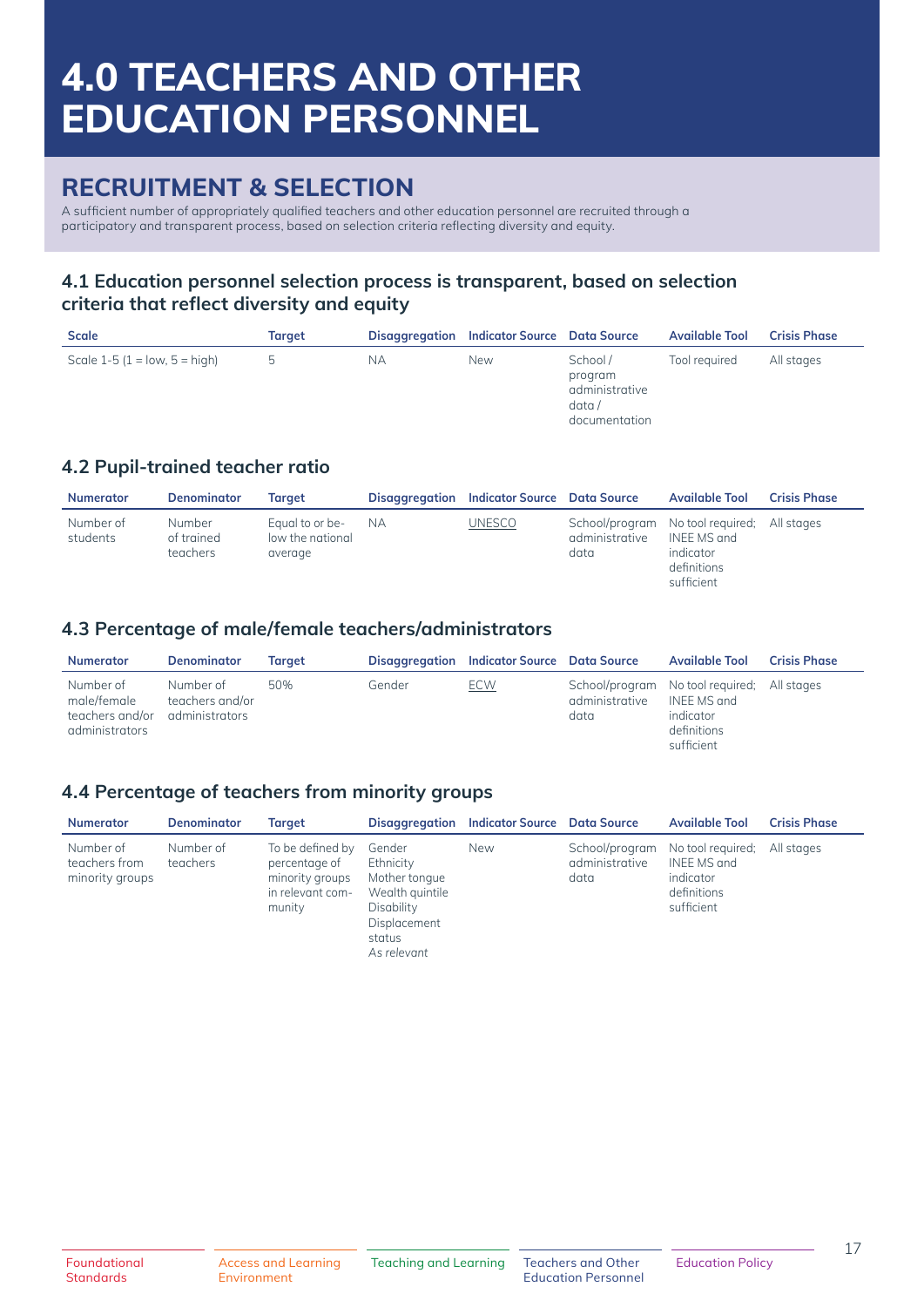## **CONDITIONS OF WORK**

Teachers and other education personnel have clearly defined conditions of work and are appropriately compensated.

### **4.5 Percentage of targeted learning spaces in which a code of conduct (i) exists (ii) is enforced and (iii) teachers and communities are trained in / informed about its application**

Measures the application of codes of conduct for teachers and administrators in programs. Codes of conduct are developed locally and should reflect the different contexts of operations, rather than being "one-size-fits-all." Figures can be provided based on surveys or estimates. To qualify, learning spaces should display all of (i), (ii), and (iii).

| <b>Numerator</b>                                                                                                                                                                                                  | <b>Denominator</b>                       | <b>Target</b> | <b>Disaggregation</b>   | <b>Indicator Source</b> | <b>Data Source</b>                       | <b>Available Tool</b> | <b>Crisis Phase</b> |
|-------------------------------------------------------------------------------------------------------------------------------------------------------------------------------------------------------------------|------------------------------------------|---------------|-------------------------|-------------------------|------------------------------------------|-----------------------|---------------------|
| Number of<br>targeted<br>learning spaces<br>whereby a<br>code of conduct<br>(i) exists, (ii)<br>is enforced.<br>and (iii)<br>teachers and<br>communities<br>are trained in /<br>informed about<br>its application | Number of<br>targeted<br>learning spaces | 100%          | Formal vs<br>non-formal | <b>ECW</b>              | School/program<br>administrative<br>data | Tool required         | All stages          |

#### **4.6 Percentage of teachers receiving equal/equitable compensation (based on gender, ethnicity, religion; pending context) for same position**

| <b>Numerator</b>                                                                                                         | <b>Denominator</b>                     | Target |                                                                                                                | Disaggregation Indicator Source Data Source |                                          | <b>Available Tool</b>                                                      | <b>Crisis Phase</b> |
|--------------------------------------------------------------------------------------------------------------------------|----------------------------------------|--------|----------------------------------------------------------------------------------------------------------------|---------------------------------------------|------------------------------------------|----------------------------------------------------------------------------|---------------------|
| Number of<br>teachers<br>receiving<br>equitable<br>compensation<br>compared to<br>other teachers<br>at the same<br>level | Number of<br>teachers at<br>each level | 100%   | Gender<br>Ethnicity<br>Mother tonque<br>Wealth quintile<br>Disability<br>Displacement<br>status<br>As relevant | <b>New</b>                                  | School/program<br>administrative<br>data | No tool required;<br>INEE MS and<br>indicator<br>definitions<br>sufficient | All stages          |

#### **4.7 Percentage of teachers and other education personnel compensated**

Adequate levels of compensation should be defined by the program

| <b>Numerator</b>                                                         | <b>Denominator</b>                                        | Taraet |                                                                                                                | Disaggregation Indicator Source Data Source |                        | <b>Available Tool</b>                                                                                | <b>Crisis Phase</b> |
|--------------------------------------------------------------------------|-----------------------------------------------------------|--------|----------------------------------------------------------------------------------------------------------------|---------------------------------------------|------------------------|------------------------------------------------------------------------------------------------------|---------------------|
| Number of<br>teachers and<br>other education<br>personnel<br>compensated | Number of<br>teachers and<br>other education<br>personnel | 100%   | Gender<br>Ethnicity<br>Mother tonque<br>Wealth quintile<br>Disability<br>Displacement<br>status<br>As relevant | <b>ECW</b>                                  | administrative<br>data | School/program No tool required: All stages<br>INEE MS and<br>indicator<br>definitions<br>sufficient |                     |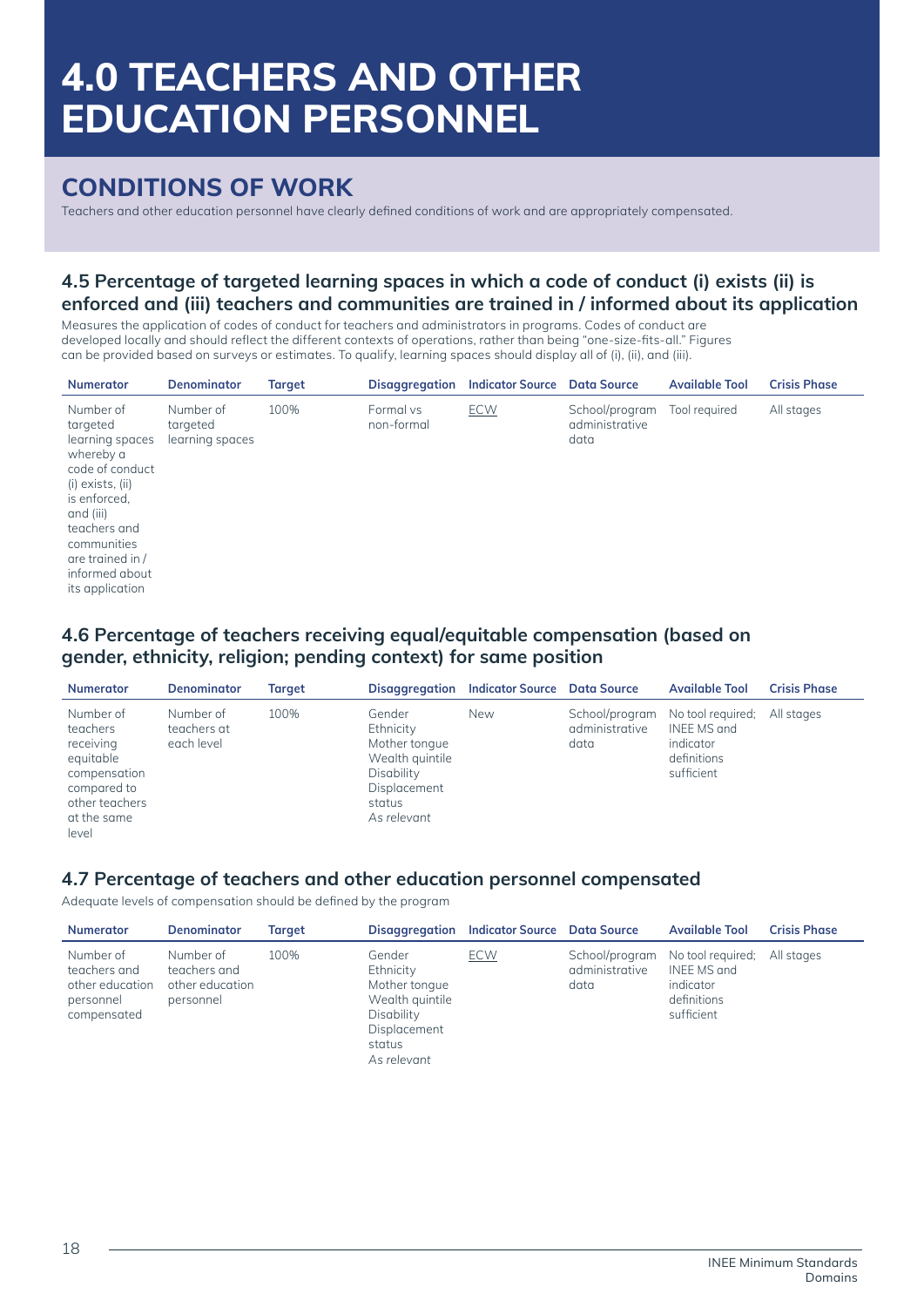## **CONDITIONS OF WORK**

Teachers and other education personnel have clearly defined conditions of work and are appropriately compensated.

### **4.8 Percentage of teachers and other education personnel who have signed a contract specifying their compensation and conditions of work**

| <b>Numerator</b>                                                                                                                                      | <b>Denominator</b>                                        | Target |                                                                                                                | Disaggregation Indicator Source Data Source |                                                             | <b>Available Tool</b>                                                      | <b>Crisis Phase</b> |
|-------------------------------------------------------------------------------------------------------------------------------------------------------|-----------------------------------------------------------|--------|----------------------------------------------------------------------------------------------------------------|---------------------------------------------|-------------------------------------------------------------|----------------------------------------------------------------------------|---------------------|
| Numbers of<br>teachers and<br>other education<br>personnel who<br>have signed<br>contracts<br>specifying<br>compensation<br>and conditions<br>of work | Number of<br>teachers and<br>other education<br>personnel | 100%   | Gender<br>Ethnicity<br>Mother tonque<br>Wealth quintile<br>Disability<br>Displacement<br>status<br>As relevant | <b>New</b>                                  | School/program<br>administrative<br>data, teacher<br>survey | No tool required;<br>INEE MS and<br>indicator<br>definitions<br>sufficient | All stages          |

#### **4.9 Percentage of teachers supported through coordinated conditions of work across education actors/partners**

Job descriptions, descriptions of working conditions, and codes of conduct should be included in contracts. These should specify

- job tasks and responsibilities;
- compensation;
- attendance requirements;
- hours and days of work;
- length of contract;
- code of conduct;
- support, supervision and dispute resolution mechanisms.

| <b>Numerator</b>                                                                                                             | <b>Denominator</b>    | Target | Disaggregation                                                                                                 | <b>Indicator Source</b> Data Source |                                                             | <b>Available Tool</b>                                                                 | <b>Crisis Phase</b> |
|------------------------------------------------------------------------------------------------------------------------------|-----------------------|--------|----------------------------------------------------------------------------------------------------------------|-------------------------------------|-------------------------------------------------------------|---------------------------------------------------------------------------------------|---------------------|
| Number of<br>teachers<br>supported<br>through<br>coordinated<br>conditions of<br>work across<br>education<br>actors/partners | Number of<br>teachers | 100%   | Gender<br>Ethnicity<br>Mother tonque<br>Wealth quintile<br>Disability<br>Displacement<br>status<br>As relevant | <b>New</b>                          | School/program<br>administrative<br>data, teacher<br>survey | No tool required; All stages<br>INEE MS and<br>indicator<br>definitions<br>sufficient |                     |

#### **4.10 Percentage of targeted learning spaces that have clear disciplinary actions in place for teachers, school leaders, and administrators who have broken the code of conduct**

| <b>Numerator</b>                                                                                                                                                                                          | <b>Denominator</b>                       | <b>Target</b> | <b>Disaggregation</b>   | <b>Indicator Source</b> | <b>Data Source</b>                                          | <b>Available Tool</b>                                                      | <b>Crisis Phase</b> |
|-----------------------------------------------------------------------------------------------------------------------------------------------------------------------------------------------------------|------------------------------------------|---------------|-------------------------|-------------------------|-------------------------------------------------------------|----------------------------------------------------------------------------|---------------------|
| Number of<br>targeted<br>learning spaces<br>that have clear<br>disciplinary<br>actions in place<br>for teachers,<br>school<br>leaders, and<br>administrators<br>who have<br>broken the code<br>of conduct | Number of<br>targeted<br>learning spaces | 100%          | Formal vs<br>non-formal | <b>ECW</b>              | School/program<br>administrative<br>data, teacher<br>survey | No tool required;<br>INEE MS and<br>indicator<br>definitions<br>sufficient | All stages          |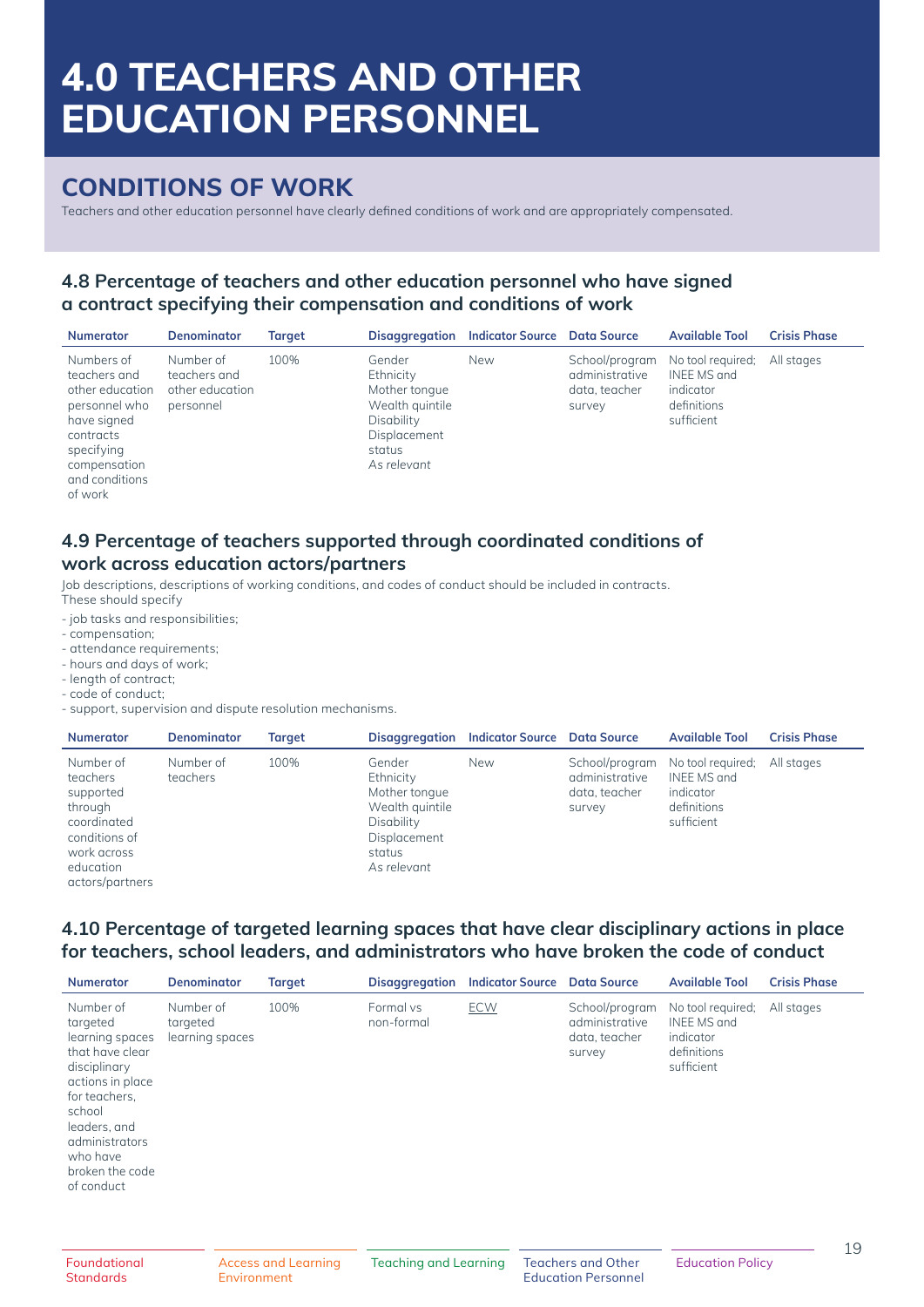## **CONDITIONS OF WORK**

Teachers and other education personnel have clearly defined conditions of work and are appropriately compensated.

### **4.11 Percentage of teachers supported through coordinated compensation agreements across education actors/partners**

| <b>Numerator</b>                                                                                                                     | Denominator           | <b>Target</b> |                                                                                                                | Disaggregation Indicator Source Data Source |                                                             | <b>Available Tool</b>                                                                 | <b>Crisis Phase</b> |
|--------------------------------------------------------------------------------------------------------------------------------------|-----------------------|---------------|----------------------------------------------------------------------------------------------------------------|---------------------------------------------|-------------------------------------------------------------|---------------------------------------------------------------------------------------|---------------------|
| Number of<br>teachers<br>supported<br>through<br>coordinated<br>compensation<br>agreements<br>across<br>education<br>actors/partners | Number of<br>teachers | 100%          | Gender<br>Ethnicity<br>Mother tonque<br>Wealth quintile<br>Disability<br>Displacement<br>status<br>As relevant | <b>New</b>                                  | School/program<br>administrative<br>data, teacher<br>survey | No tool required: All stages<br>INEE MS and<br>indicator<br>definitions<br>sufficient |                     |

## **SUPPORT & SUPERVISION**

Support and supervision mechanisms for teachers and other education personnel function effectively.

### **4.12 Percentage of teachers who report having adequate teaching and learning materials and teaching and preparation space**

| <b>Numerator</b>                                                                                                      | <b>Denominator</b>    | Taraet |        | Disaggregation Indicator Source Data Source |                | <b>Available Tool</b>                                                      | <b>Crisis Phase</b> |
|-----------------------------------------------------------------------------------------------------------------------|-----------------------|--------|--------|---------------------------------------------|----------------|----------------------------------------------------------------------------|---------------------|
| Number of<br>teachers who<br>report having<br>adequate<br>teaching<br>and learning<br>materials and<br>teaching space | Number of<br>teachers | 100%   | Gender | <b>New</b>                                  | Teacher survey | No tool required;<br>INEE MS and<br>indicator<br>definitions<br>sufficient | All stages          |

### **4.13 Percentage of teachers reporting being sufficiently supported by school leadership**

| <b>Numerator</b>                                                                                  | <b>Denominator</b>    | Taraet |        | Disaggregation Indicator Source Data Source |                | <b>Available Tool</b>                                                      | <b>Crisis Phase</b> |
|---------------------------------------------------------------------------------------------------|-----------------------|--------|--------|---------------------------------------------|----------------|----------------------------------------------------------------------------|---------------------|
| Number of<br>teachers who<br>report being<br>sufficiently<br>supported<br>by school<br>leadership | Number of<br>teachers | 100%   | Gender | <b>New</b>                                  | Teacher survey | No tool required;<br>INEE MS and<br>indicator<br>definitions<br>sufficient | All stages          |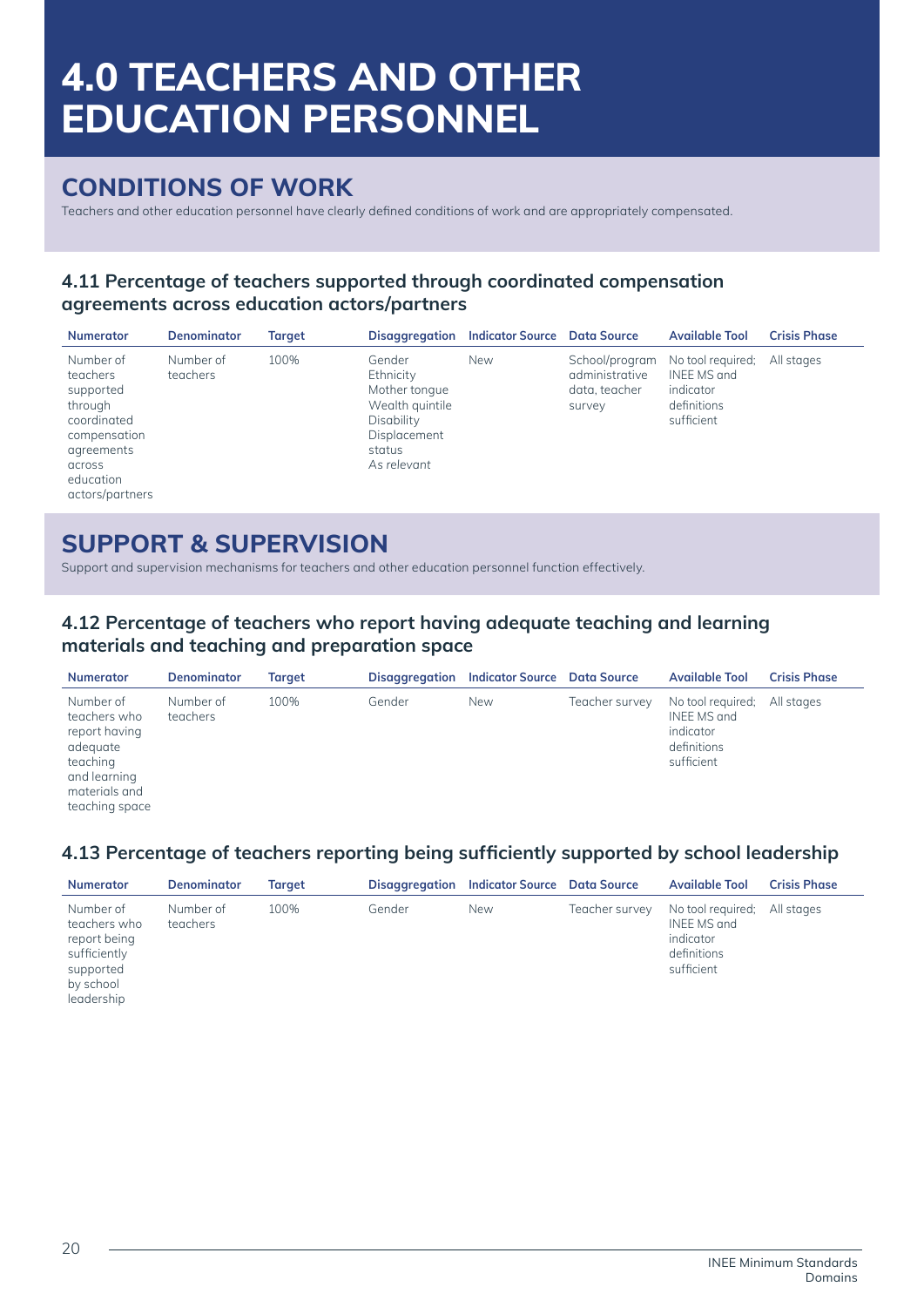## **SUPPORT & SUPERVISION**

Support and supervision mechanisms for teachers and other education personnel function effectively.

### **4.14 Percentage of teaching personnel participating in collaborative opportunities with other teachers/administrators**

| <b>Numerator</b>                                                                                                                      | <b>Denominator</b>    | <b>Target</b> | <b>Disaggregation</b> | <b>Indicator Source</b> Data Source |                                                             | <b>Available Tool</b>                                                      | <b>Crisis Phase</b> |
|---------------------------------------------------------------------------------------------------------------------------------------|-----------------------|---------------|-----------------------|-------------------------------------|-------------------------------------------------------------|----------------------------------------------------------------------------|---------------------|
| Number of<br>teaching<br>personnel<br>participating in<br>collaborative<br>opportunities<br>with other<br>teachers/<br>administrators | Number of<br>teachers | 100%          | Gender                | <b>New</b>                          | School/program<br>administrative<br>data, teacher<br>survey | No tool required;<br>INEE MS and<br>indicator<br>definitions<br>sufficient | All stages          |

#### **4.15 Percentage of teaching personnel participating in ongoing coaching/mentoring sessions**

Ongoing support differentiates from one-off training sessions

| <b>Numerator</b>                                                                                        | <b>Denominator</b>    | Target |        | Disaggregation Indicator Source Data Source |                                           | <b>Available Tool</b>                                                                     | <b>Crisis Phase</b> |
|---------------------------------------------------------------------------------------------------------|-----------------------|--------|--------|---------------------------------------------|-------------------------------------------|-------------------------------------------------------------------------------------------|---------------------|
| Number of<br>teaching<br>personnel<br>participating<br>in ongoing<br>coaching/<br>mentoring<br>sessions | Number of<br>teachers | 100%   | Gender | <b>TiCC</b>                                 | administrative<br>data, teacher<br>survey | School/program No tool required;<br>INEE MS and<br>indicator<br>definitions<br>sufficient | All stages          |

### **4.16 Percentage of teachers who report having sufficient planning time**

| <b>Numerator</b>                                                          | <b>Denominator</b>    | Taraet | <b>Disaggregation</b> | Indicator Source Data Source |                | <b>Available Tool</b>                                                      | <b>Crisis Phase</b> |
|---------------------------------------------------------------------------|-----------------------|--------|-----------------------|------------------------------|----------------|----------------------------------------------------------------------------|---------------------|
| Number of<br>teachers who<br>report having<br>sufficient<br>planning time | Number of<br>teachers | 100%   | Gender                | Modified TiCC                | Teacher survey | No tool required;<br>INEE MS and<br>indicator<br>definitions<br>sufficient | All stages          |

### **4.17 Percentage of teaching personnel evaluated/supported through transparent performance appraisal process**

| <b>Numerator</b>                                                                                                               | <b>Denominator</b>    | Target | Disaggregation | <b>Indicator Source</b> Data Source |                                                             | <b>Available Tool</b>                                                      | <b>Crisis Phase</b> |
|--------------------------------------------------------------------------------------------------------------------------------|-----------------------|--------|----------------|-------------------------------------|-------------------------------------------------------------|----------------------------------------------------------------------------|---------------------|
| Number of<br>teaching<br>personnel<br>evaluated/<br>supported<br>through<br>transparent<br>performance<br>appraisal<br>process | Number of<br>teachers | 100%   | Gender         | Modified TiCC                       | School/program<br>administrative<br>data, teacher<br>survey | No tool required;<br>INEE MS and<br>indicator<br>definitions<br>sufficient | All stages          |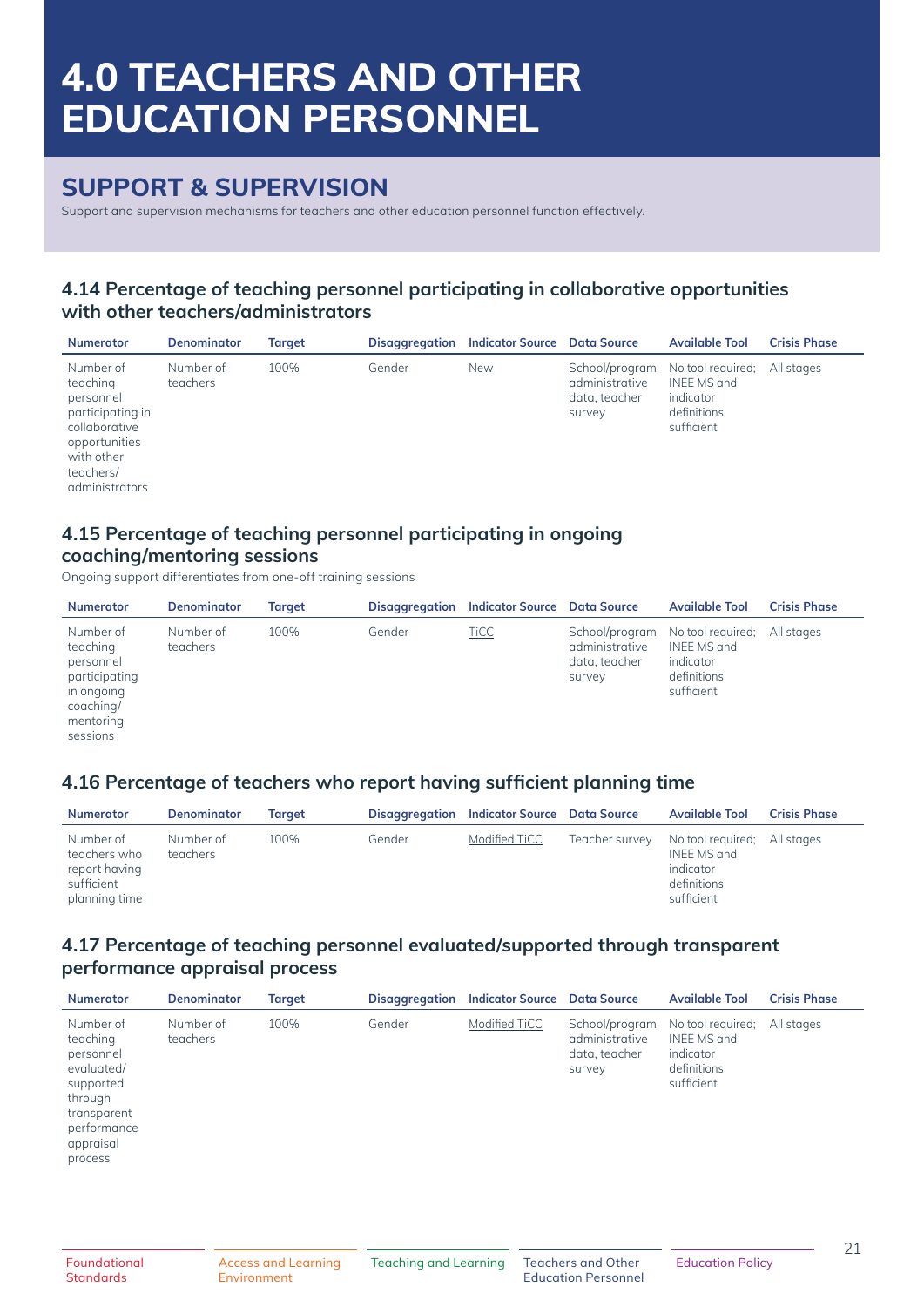# **5.0 EDUCATION POLICY**

# **LAW & POLICY FORMULATION**

Education authorities prioritise continuity and recovery of quality education, including free and inclusive access to schooling.

## **5.1 Degree of engagement in evidence-based policy advocacy**

Where national policies are inadequate, organizations participate in or support evidence-based advocacy for improving national policies.

| <b>Scale</b>                                                                                                                                                                                                                                                                                               | <b>Target</b> | <b>Disaggregation</b> | <b>Indicator Source</b> | <b>Data Source</b>       | <b>Available Tool</b> | <b>Crisis Phase</b> |
|------------------------------------------------------------------------------------------------------------------------------------------------------------------------------------------------------------------------------------------------------------------------------------------------------------|---------------|-----------------------|-------------------------|--------------------------|-----------------------|---------------------|
| Scale $1-5$ ( $1 = low, 5 = high$ )<br>Level 1-Organization is<br>not aware of national policy<br>deficiencies and does not seek to<br>improve national policy                                                                                                                                             | $4+$          | <b>NA</b>             | <b>New</b>              | Program<br>documentation | Tool required         | All stages          |
| Level 3—Organization engages in<br>policy advocacy but does not rely<br>on evidence-based approaches<br>Level 5-Organization<br>understands national policy<br>deficiencies, and either leads or<br>contributes to coalition efforts to<br>strengthen national policies using<br>evidence-based approaches |               |                       |                         |                          |                       |                     |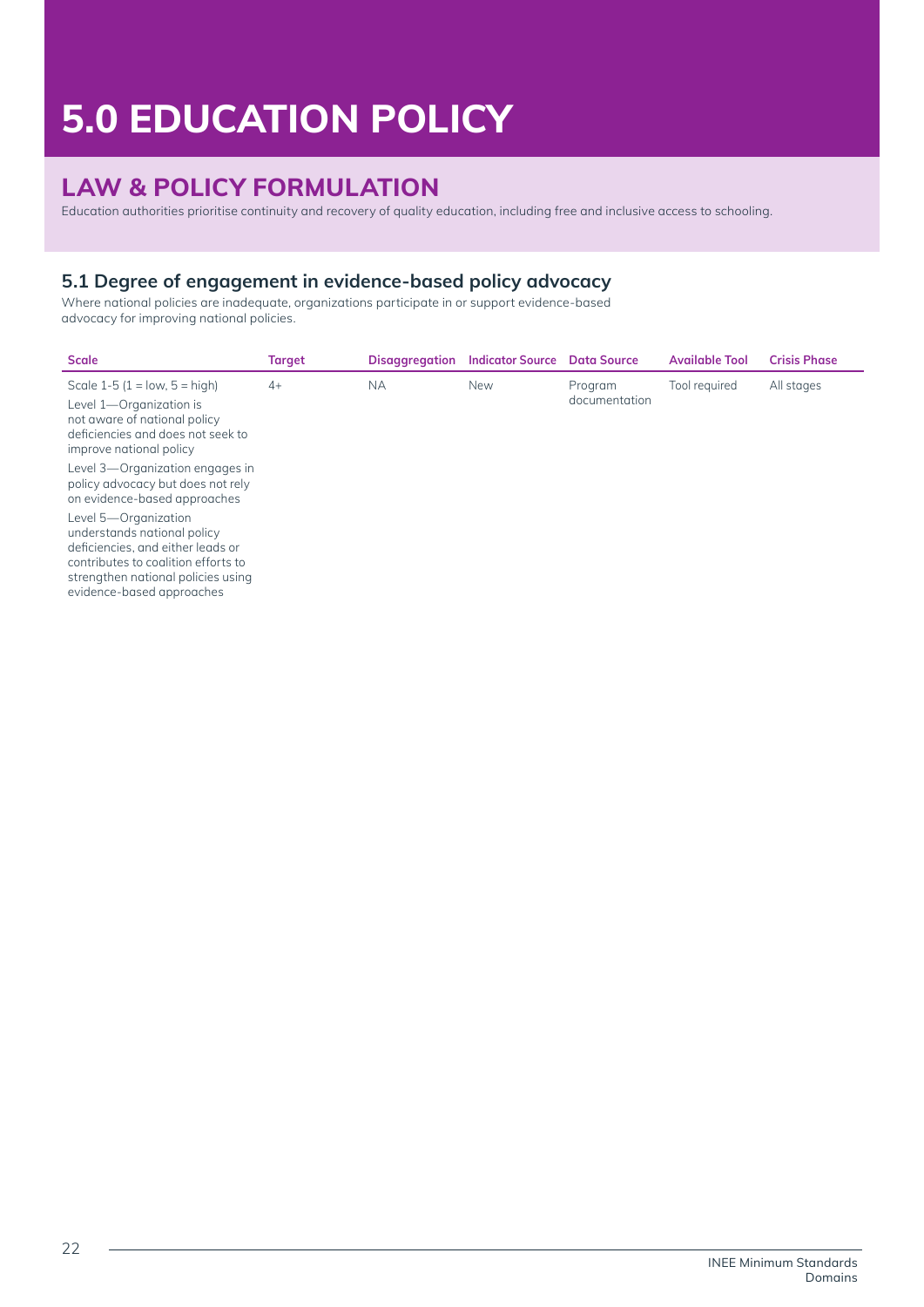# **5.0 EDUCATION POLICY**

## **PLANNING & IMPLEMENTATION**

Education activities take into account international and national educational policies, laws, standards and plans and the learning needs of affected populations.

### **5.2 Degree of adherence to national and international policies and laws**

Education activities hold to account international and national educational policies, laws, standards, plans, and the learning needs of affected populations.

| <b>Scale</b>                                                                                                                                                                                 | <b>Target</b> | <b>Disaggregation</b> | <b>Indicator Source Data Source</b> |                          | <b>Available Tool</b> | <b>Crisis Phase</b> |
|----------------------------------------------------------------------------------------------------------------------------------------------------------------------------------------------|---------------|-----------------------|-------------------------------------|--------------------------|-----------------------|---------------------|
| Scale $1-5$ ( $1 = low, 5 = high$ )<br>Level 1-Organization does not<br>factor in national or international<br>standards in program design                                                   | $4+$          | <b>NA</b>             | <b>New</b>                          | Program<br>documentation | Tool required         | All stages          |
| Level 3-Organization has<br>understanding of national and<br>international standards but does<br>not meet these standards in<br>program design, implementation,<br>monitoring, or evaluation |               |                       |                                     |                          |                       |                     |
| Level 5-Organization uses<br>all relevant national and<br>international standards as a<br>minimum standard in program<br>design, implementation,<br>monitoring, and evaluation               |               |                       |                                     |                          |                       |                     |

#### **5.3 Level of planning for future and current emergencies**

Plans are up to date and address full cycle of EiE response, from preparedness through response and recovery. This could be broken into sub-indicators for each stage, if relevant.

| <b>Scale</b>                                                                                                                                                                                                                              | <b>Target</b> | <b>Disaggregation</b> | <b>Indicator Source</b> | <b>Data Source</b>       | <b>Available Tool</b> | <b>Crisis Phase</b> |
|-------------------------------------------------------------------------------------------------------------------------------------------------------------------------------------------------------------------------------------------|---------------|-----------------------|-------------------------|--------------------------|-----------------------|---------------------|
| Scale $1-5$ ( $1 = low, 5 = high$ )<br>Level 1-Organization does not<br>have plans for responding to<br>future emergencies<br>Level 3-Organization has<br>plans for responding to future<br>emergencies, but plans are either             | $4+$          | <b>NA</b>             | <b>New</b>              | Program<br>documentation | Tool required         | All stages          |
| out of date or lack sufficient detail<br>Level 5-Organization has<br>detailed plans, that are regularly<br>updated to respond to forseeable<br>emergencies, as well as<br>contingency plans for responding<br>to unforseeable emergencies |               |                       |                         |                          |                       |                     |